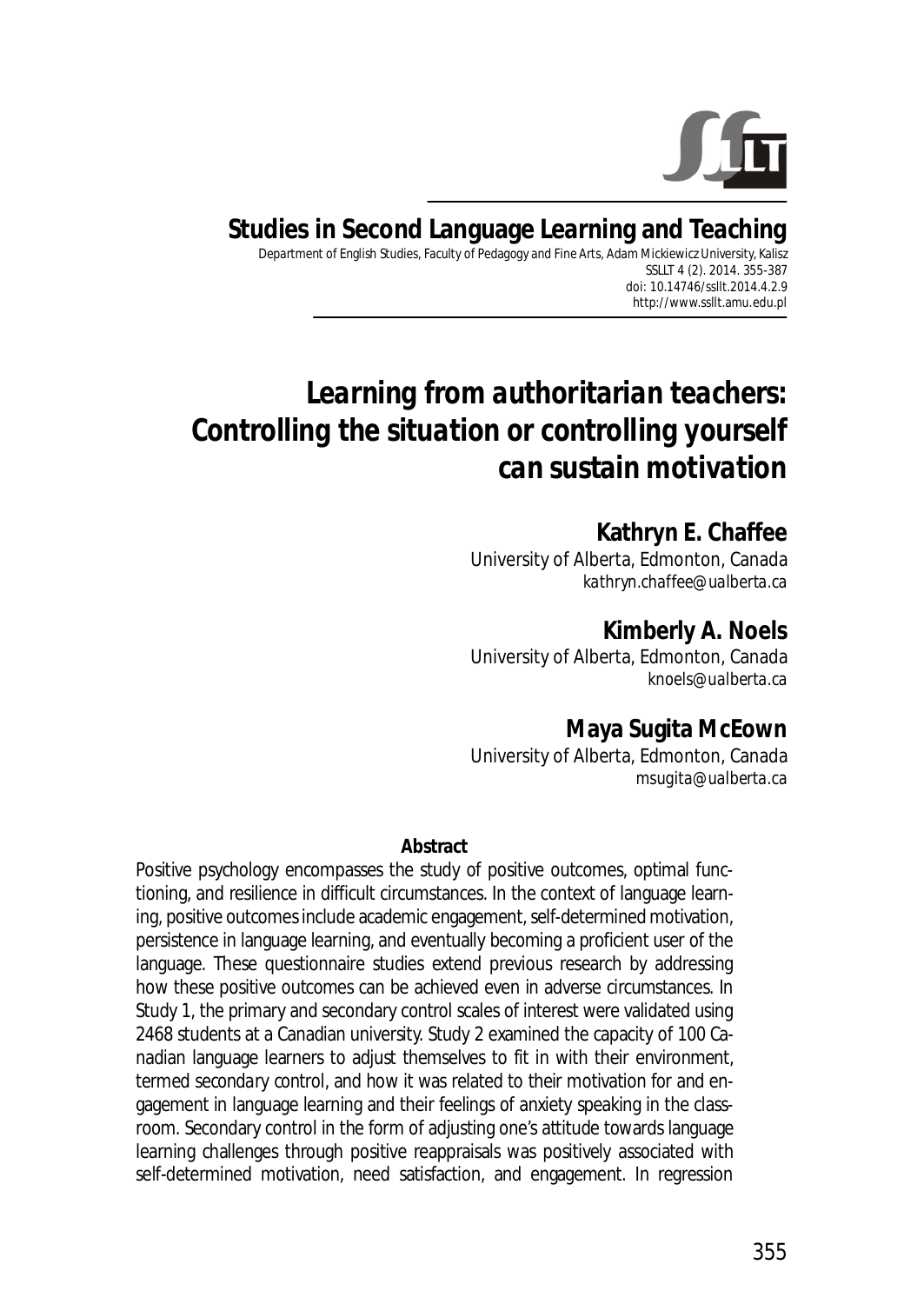analyses, positive reappraisals were also found to buffer the negative effects of having a controlling instructor on students' engagement and anxiety. These findings suggest that personal characteristics interact with the learning environment to allow students to function optimally in their language courses even when the teacher is controlling.

*Keywords*: primary control, secondary control, positive reappraisal, motivation, controlling instructor

## **1. Introduction**

In order for students to acquire communicative competence in a new language, they must actively engage in the learning process, devoting intense effort and persistence to what can be a difficult and time-consuming challenge (Masgoret & Gardner, 2003). Unfortunately, language learning circumstances are sometimes not ideal for promoting students' engagement. Factors that cause students to feel controlled have been shown to negatively affect motivation (e.g., Deci, Eghrari, Patrick, & Leone, 1994). In light of this finding, the fact that language study is often compulsory at North American and European schools, as is the study of English as a foreign language (EFL) in many Asian countries, is potentially problematic. Having a language instructor with an authoritarian teaching style is also likely to make students feel controlled, possibly decreasing their motivation for language learning (Deci & Ryan, 2000). For these reasons, the question of how students can maintain their motivation under such environmental constraints is important.

Positive psychology concerns itself in part with questions of resilience, or how students can function optimally and achieve positive outcomes even in adverse circumstances; students react to instructor behaviors in different ways, and students with greater resiliency can react in positive ways to negative classroom conditions. The current study addresses language learners' resilience, focusing on how students maintain motivation and positive affect in the face of controlling instructors. In this paper, we examine secondary control, or the sense that one can change oneself to adapt to the environment, as a strategy to mitigate the negative effects of having a controlling instructor in a university language class. While many studies have focused on either how aspects of the language learning context affect learners or how individual differences among learners relate to motivation, few have looked at how individual characteristics of language learners interact with the learning context. We begin by outlining our motivational framework and describing past literature on academic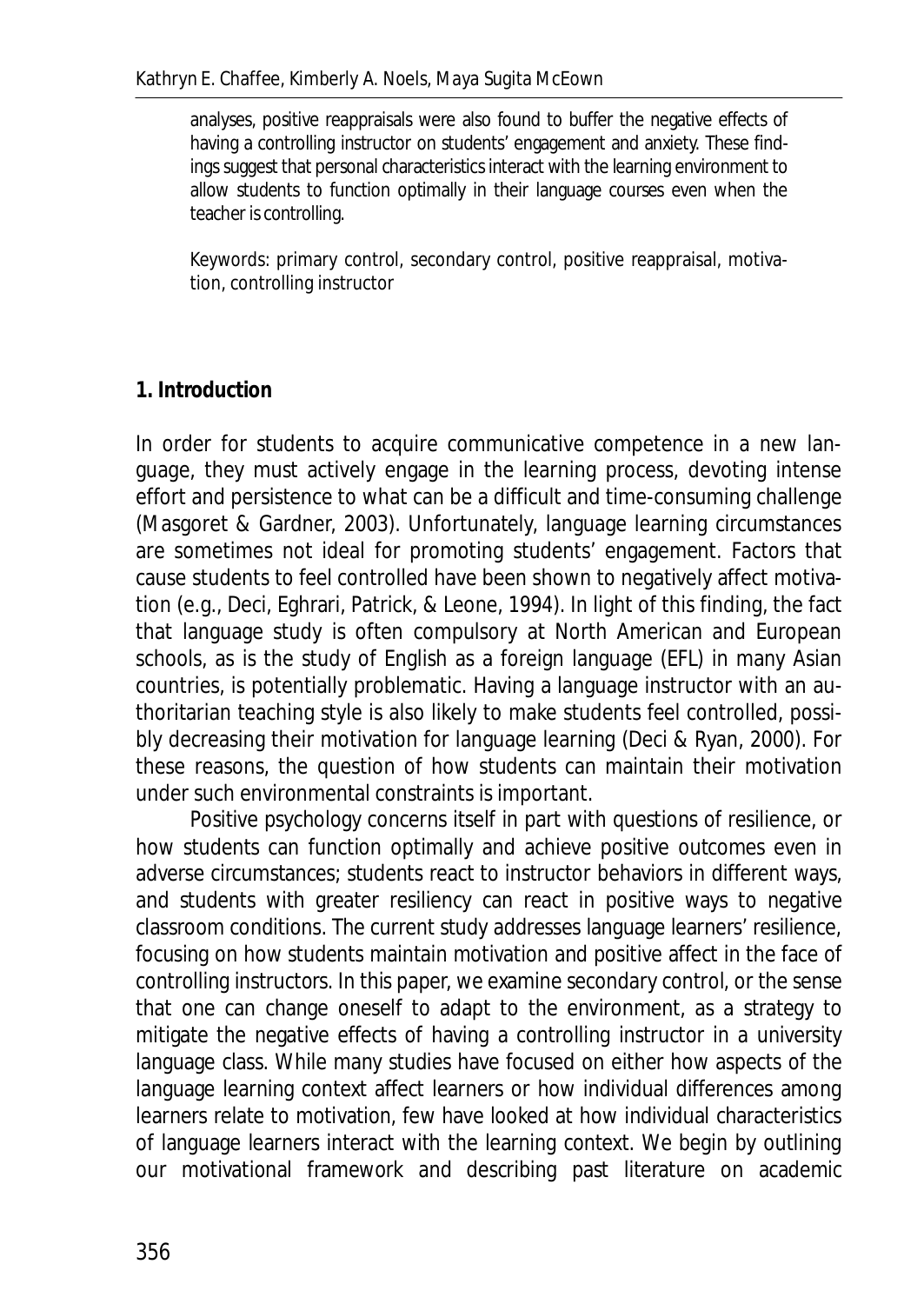resilience, then defining primary and secondary control. We consider how these control strategies might support motivation in the language classroom.

## **2. Motivation**

The present studies use self-determination theory (SDT; Deci & Ryan, 1985, 2000; see Noels, 2001, 2009, for discussions of SDT applied in the language learning context) as a framework to look at motivation. According to Deci and Vansteenkiste (2004), SDT is fundamentally linked to positive psychology because it involves the prediction of optimal human functioning. Chirkov, Sheldon, and Ryan (2011) position self-determination as central to the achievement of human happiness. The SDT perspective on academic motivation describes a way to encourage love of learning, which is one of the character strengths identified by Peterson and Seligman (2004) as central to human wellbeing. This perspective implies that SDT is concerned with some of the central interests of positive psychology and a good starting point for addressing questions of motivation and resilience.

One subtheory of SDT describes different types of motivational orientations, or classes of reasons for engaging in an activity or task. These orientations represent a continuum of increasingly self-endorsed types of reasons, as well as amotivation, in which an individual cannot see any reason or value for the activity. These types of motivation are sometimes dichotomized into "controlled" and "self-determined" types of reasons (Deci & Ryan, 2000). External regulation involves external rewards or punishments as the reason for behavior and is considered the most controlled motivational orientation. Introjected regulation is still classified as a "controlled" orientation, but it is slightly more internalized in that the motivating reward or punishment is an internal one such as pride, guilt, or self-esteem maintenance. Identified regulation, which involves seeing personal value in the activity, but as a means to achieve an important goal rather than for the sake of the activity itself, is relatively internalised and is considered a "self-determined" orientation. Finally, intrinsic motivation, in which an activity is pursued out of interest in or enjoyment of the activity itself, is considered fully self-determined (Deci & Ryan, 2000).

Self-determination theory also describes how three fundamental psychological needs, namely relatedness, competence, and autonomy, contribute to our capacity to experience a more self-determined orientation and lead to general well-being. Relatedness is a feeling of warmth and connectedness to others. Competence describes the ability to perform well at the given task. Autonomy refers to the degree to which a person's actions are self-endorsed and consistent with his or her values, beliefs, and desires (Deci & Ryan, 2000). Fulfilling these three needs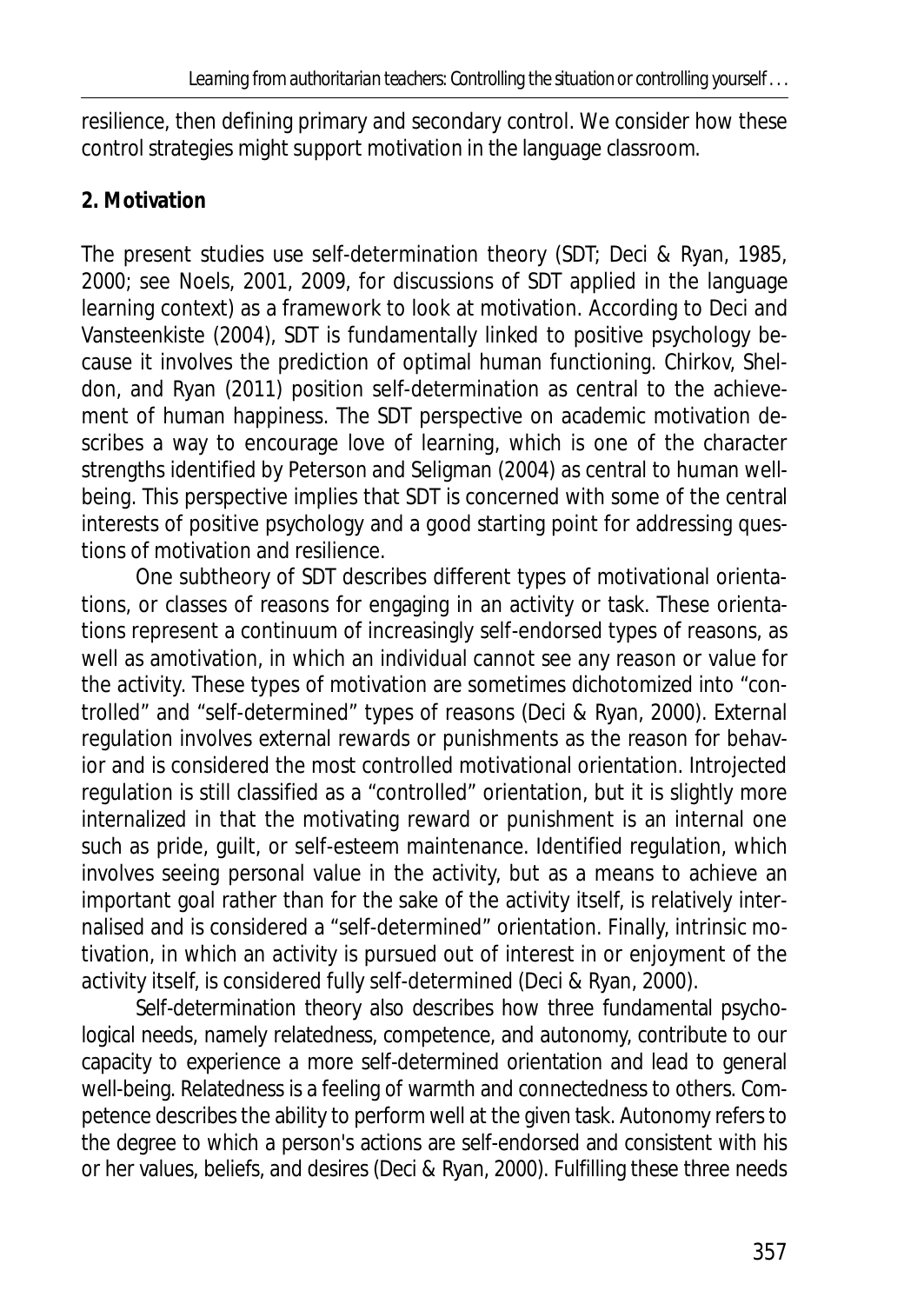contributes to the experience of self-determined motivation (i.e., intrinsic motivation and identified regulation). If these needs are infringed upon, individuals tend to feel more controlled and therefore experience greater introjected or external regulation, and they may even become amotivated (Deci & Ryan, 2000).

According to SDT, more self-determined forms of motivation should be associated with positive academic outcomes. High intrinsic motivation predicts higher grades and higher standardized test scores for children, while controlled motivation, and especially amotivation, have been associated with lower test scores and grades (e.g., Boiché & Stephan, 2013; Cerasoli, Nicklin, & Ford, 2014; Lepper, Corpus, & Iyengar, 2005). Intrinsic motivation is also associated with a preference for more challenging tasks (Abuhamdeh & Csikszentmihalyi, 2009). This type of orientation should in turn allow individuals to engage in the high-skill and optimally challenging activities required to experience the immersive, fulfilling, focused motivational state known as flow (Csikszentmihalyi, 1997). In language classes, self-determined motivation has been associated with high self-evaluations of language competence, greater intention to continue language studies, higher motivational intensity, and lower classroom anxiety (Comanaru & Noels, 2009; Noels, 2005; Noels, Clément, & Pelletier, 1999; Noels, Pelletier, Clément, & Vallerand, 2000; Sugita McEown, Noels, & Saumure, in press). In sum, intrinsic motivation is linked to more effective learning, higher effort, and more challenge-seeking behavior.

The behavior of teachers can support or undermine students' experience of autonomy and self-determined motivation in the classroom. Autonomy-supportive behaviors such as providing choice and emphasizing how course materials are relevant to students' lives have been associated with students' self-determined motivation, positive feelings, and engagement in learning, while controlling behaviours such as pressuring or being intrusive may have the opposite effect (e.g. Assor, Kaplan, & Roth, 2002; Black & Deci, 2000; Chirkov & Ryan, 2001). A teaching style that is high in controllingness and low in autonomy-support has been found to be detrimental to students' feelings of autonomy, competence, and relatedness, which in turn is related to diminished engagement, achievement, and intrinsic motivation and greater negative affect (Jang, Reeve, Ryan, & Kim, 2009). This type of teaching style can be referred to as authoritarian, following Walker's (2008) definition, which states that an authoritarian teacher is highly demanding and unresponsive to students' needs. Since autonomy and relatedness tend to be positively interrelated (Ryan & Deci, 2011), SDT measures of autonomy support capture the ideas of both responsiveness and demandingness; a controlling, nonautonomy-supportive teaching style should involve both controllingness, which is an important aspect of demandingness, and failure to adapt to students' needs and interest, which is indicative of low responsiveness.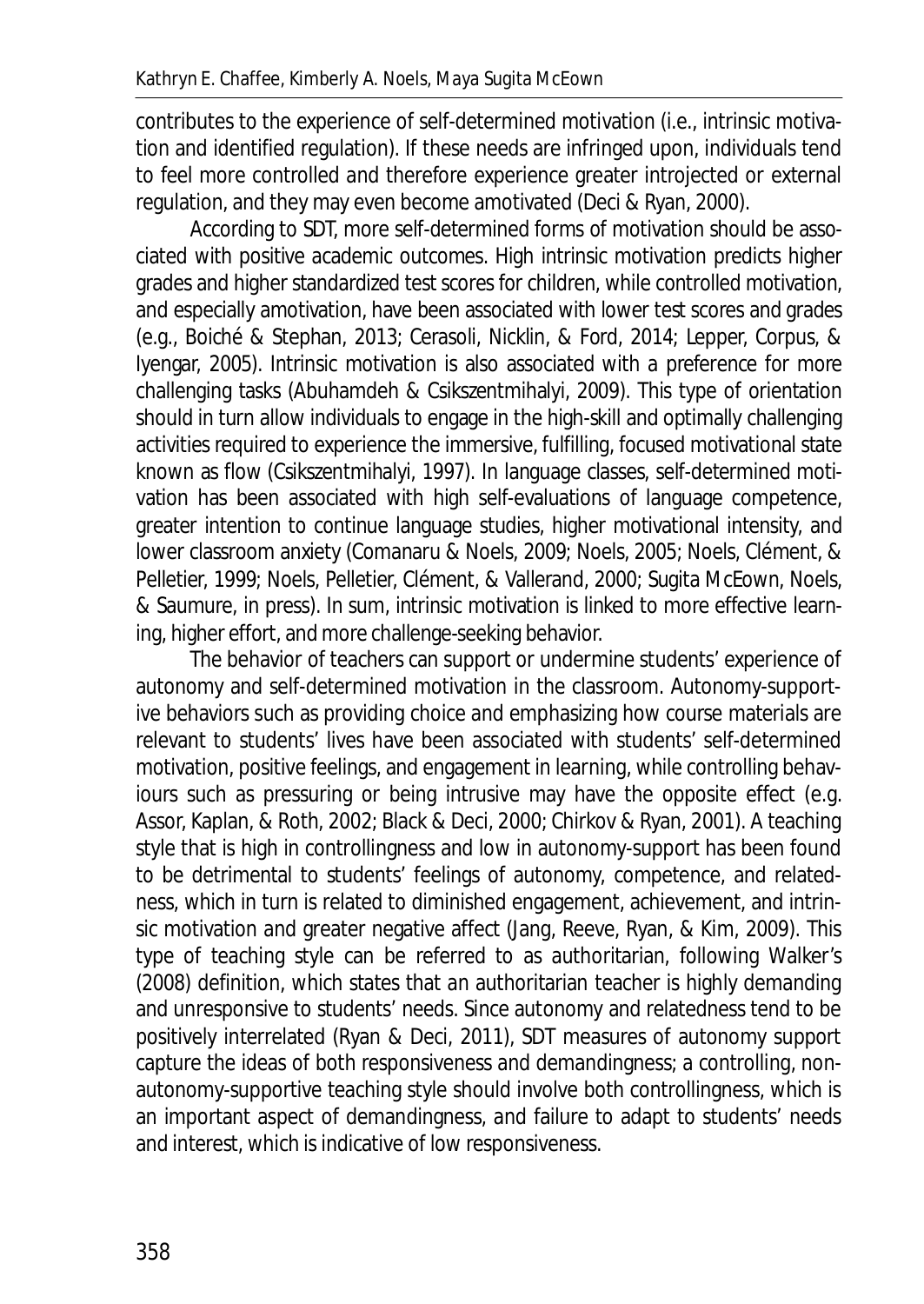## **3. Primary and secondary control**

 $\overline{\phantom{a}}$ 

Not all students who encounter an authoritarian instructor necessarily become demotivated. Depending on students' personal feelings of control, they may be more or less resilient. The construct of control has been a focus of considerable attention for researchers interested in motivation. Rotter (1966) defined an internal locus of control as reflecting the belief that the outcome of a given event is contingent on a person's own characteristics or actions. This can be differentiated from external locus of control, which is the belief that the outcome of an event is contingent on something outside the self, such as luck or a powerful other person. Deci and Ryan introduced the notion of "locus of causality" to refer to beliefs about where the control over the individual's behavior resides. Notions of control vs. autonomy in SDT emphasize a person's feelings of agency or their beliefs that they are self-regulating versus being regulated by external forces.

In contrast with these beliefs about who or what controls the outcome of a given situation, other researchers have proposed that people can use different strategies to exercise agency. Rothbaum, Weisz, and Snyder (1982) note that the idea of "control" has traditionally referred to "the individual's ability to change the environment to fit the self's needs" (p. 8), and they refer to such externally-targeted control striving as "primary control." Rothbaum et al. argue that control can also be exercised by changing the self. This internally-targeted control striving is termed "secondary control," $1$  and reflects the degree to which individuals express agency by adapting the self to "fit in" with the environment. According to Morling and Evered (2006), secondary control includes both accepting the situation as it is and adjusting the self to fit that situation. Tweed, White, and Lehman (2004) describe secondary control as "internallytargeted," while primary control is "externally-targeted" because secondary control involves managing the self, while primary control involves influencing the environment outside the individual. Both secondary and primary control are consistent with lay usage of the word *control* in the sense that they involve exerting influence—over something external in the case of primary control, and over something internal in the case of secondary control. These two strat-

<sup>&</sup>lt;sup>1</sup> There is some disagreement about the use of the term *secondary control* to refer to this type of action, since this behavior is not necessarily "secondary" to or less adaptive than primary control. Some researchers have suggested a switch to such terms as *accommodation* (Skinner, 2007), *adjustment* (Morling, Kitayama, & Miyamoto, 2002; Tsai, Miao, Seppala, Fung, & Yeung, 2007), or *internally targeted control* (Tweed, White, & Lehman, 2004). In the interest of consistency with most of the prior research dealing with this concept, we will use the term *secondary control* in this paper.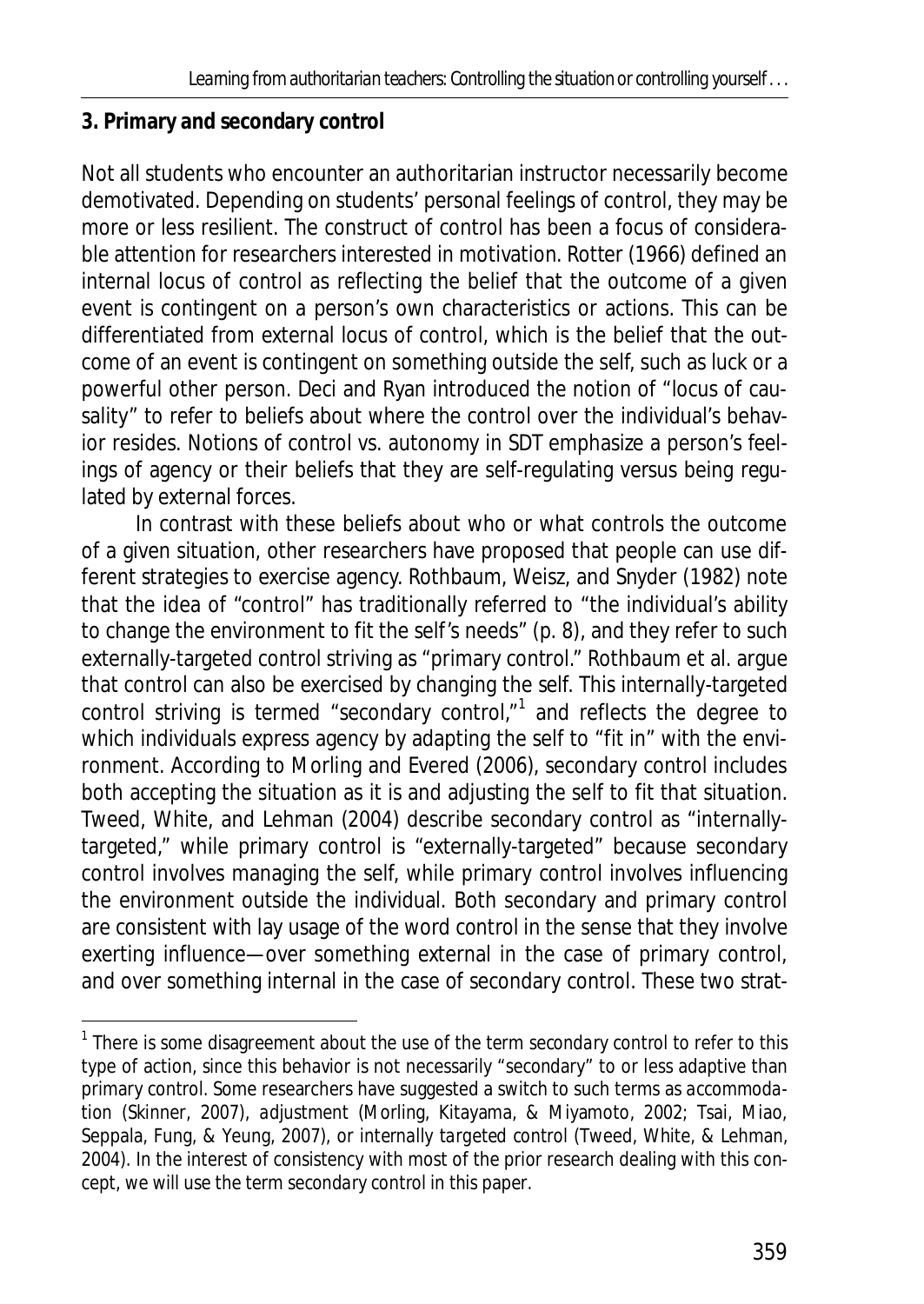egies are not necessarily at odds; some evidence suggests that it may be most adaptive to use both primary and secondary control together (e.g., Hall, Perry, Ruthig, Hladkyj, & Chipperfield, 2006). Both types of control strategies can be contrasted with the notion of helplessness, in which a person is unable to control any aspect of his or her circumstances.

Rothbaum et al. (1982) initially posited several subtypes of secondary control, and these were later refined by Weisz and colleagues (1984). In our research, we will focus on three subtypes (Table 1; adapted from Weisz et al., 1984). Secondary control via positive reappraisals involves efforts to adjust one's attitude towards a situation by trying to derive meaning from the experience or focus on the benefits of it. Secondary control via lowering aspirations, which functions to help the individual avoid uncertainty or disappointment, is achieved by accepting the probable outcome of a situation and adjusting one's expectations to fit that outcome. Individuals can also engage in vicarious secondary control by aligning themselves with an in-group, institution, or individual in order to psychologically benefit from others' successes. These subtypes are roughly analogous to interpretive control, predictive control, and vicarious control, respectively, as described by Weisz et al. (1984), and they involve elements of accepting situations as well as adjustment of the self, although some subtypes may lean more towards one or the other of these aspects (Morling & Evered, 2006).

| Our term                | Weisz et al.'s<br>(1984) term | Definition (from Weisz et al., 1984)                                                                                                                                                                                                                                                    | Example item                                               |
|-------------------------|-------------------------------|-----------------------------------------------------------------------------------------------------------------------------------------------------------------------------------------------------------------------------------------------------------------------------------------|------------------------------------------------------------|
| Positive<br>reappraisal | Interpretive                  | Attempts to understand or construe When I am faced with a bad situa-<br>existing realities so as to derive a tion in my studies, it helps to find a<br>sense of meaning or purpose from different way of looking at things.<br>them and thereby enhance one's<br>satisfaction with them |                                                            |
| Lowering<br>aspirations | Predictive                    | Attempts to accurately predict events When my expectations are not<br>and conditions so as to control their being met in my studies, I lower my<br>impact on self (e.g., to avoid uncer- expectations.<br>tainty, anxiety, or future disappoint-<br>ment)                               |                                                            |
| <b>Vicarious</b>        | <b>Vicarious</b>              | Attempts to associate or closely align Knowing that other students have<br>oneself<br>groups, or institutions so as to par- comforting feeling of having some-<br>ticipate psychologically in the control thing in common with others.<br>they exert                                    | with other individuals, the same grades as I do gives me a |

## **Table 1** Secondary control subtypes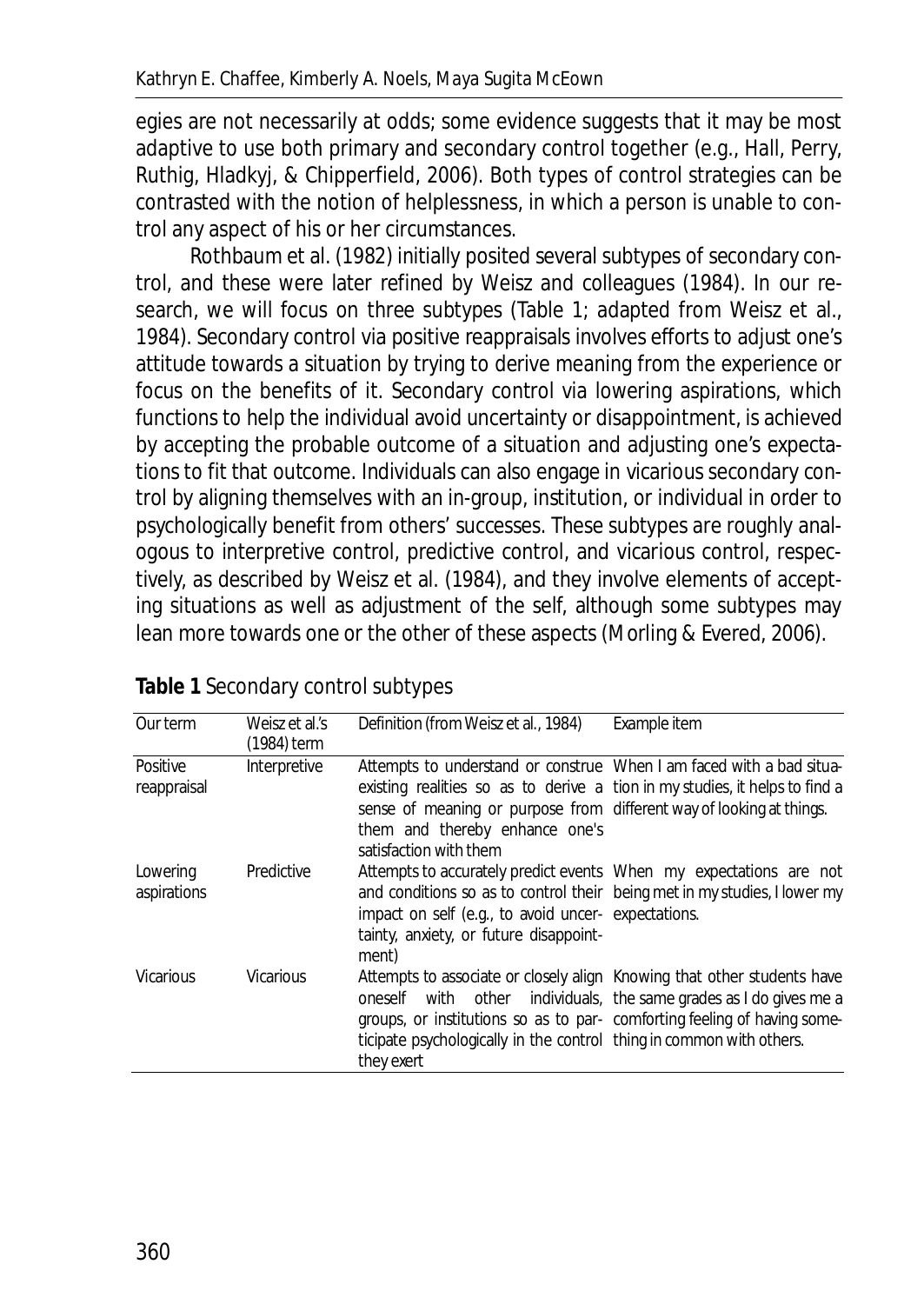**4. Role of secondary control: Linking secondary control, academic motivation, and resilience** 

When forces in the environment limit an individual's choices and opportunities to act freely, we might expect a negative impact on feelings of autonomy and self-determined motivation (Ryan & Deci, 2000). In North America, having unconstrained choices has long been considered an important aspect of the definition of autonomy. The chance to make even unimportant choices leads to increases in both motivation and task performance for Euro-North American children (Iyengar & Lepper, 2002), but even a simple reward can decrease North Americans' intrinsic motivation and make them feel less autonomous (Deci, Koestner, & Ryan, 1999; Noels et al., 1999). Thus, North Americans' feelings of autonomy predict positive outcomes but are sensitive to perceived constraints.

Resilience in the context of self-determined academic motivation can refer to achieving positive learning outcomes despite a controlling environment. In a review by Waxman, Padron, and Gray (2003) motivation and autonomy were linked to students' resilience. Additionally, resilient students tended to be more satisfied with their classroom environments than non-resilient students, even in schools where the teachers were generally perceived as non-supportive. Confidence, self-efficacy, and a sense of personal control have all been found to be associated with students' sense of being able to overcome academic challenges (i.e., "academic resilience;" Cappella & Weinstein, 2001; Martin & Marsh, 2006).

A sense of autonomy encourages intrinsic motivation, so it is not unreasonable to expect that if secondary control is a way of expressing agency, it might have a similar relation to motivation. Hladkyj and colleagues (as cited in Perry, Hall, & Ruthig, 2005) found weak positive correlations between secondary control and intrinsic motivation. Secondary control involves adjusting oneself to one's circumstances, and resilience has been described as successful adaptation to difficult circumstances, so it also makes sense that secondary control might promote resilience (Waxman et al., 2003). Indeed, Hall et al. (2006) found that among students who failed their first test in a university class, being high in both primary and secondary control (e.g., reappraising the situation as a learning experience and also seeking extra help in office hours) was associated with the highest GPA and lowest dropout rates. Secondary control seems to be an adaptive strategy for resilience to initial failure, at least when paired with primary control.

Secondary control may promote students' resilience by increasing both autonomy and relatedness. The fact that secondary control can involve adjusting the self to accommodate to others in the social context may indicate a link to relatedness and interdependence as well as autonomy. Ashman, Shiomura, and Levy (2006) found high levels of interdependence predicted high levels of adjusting the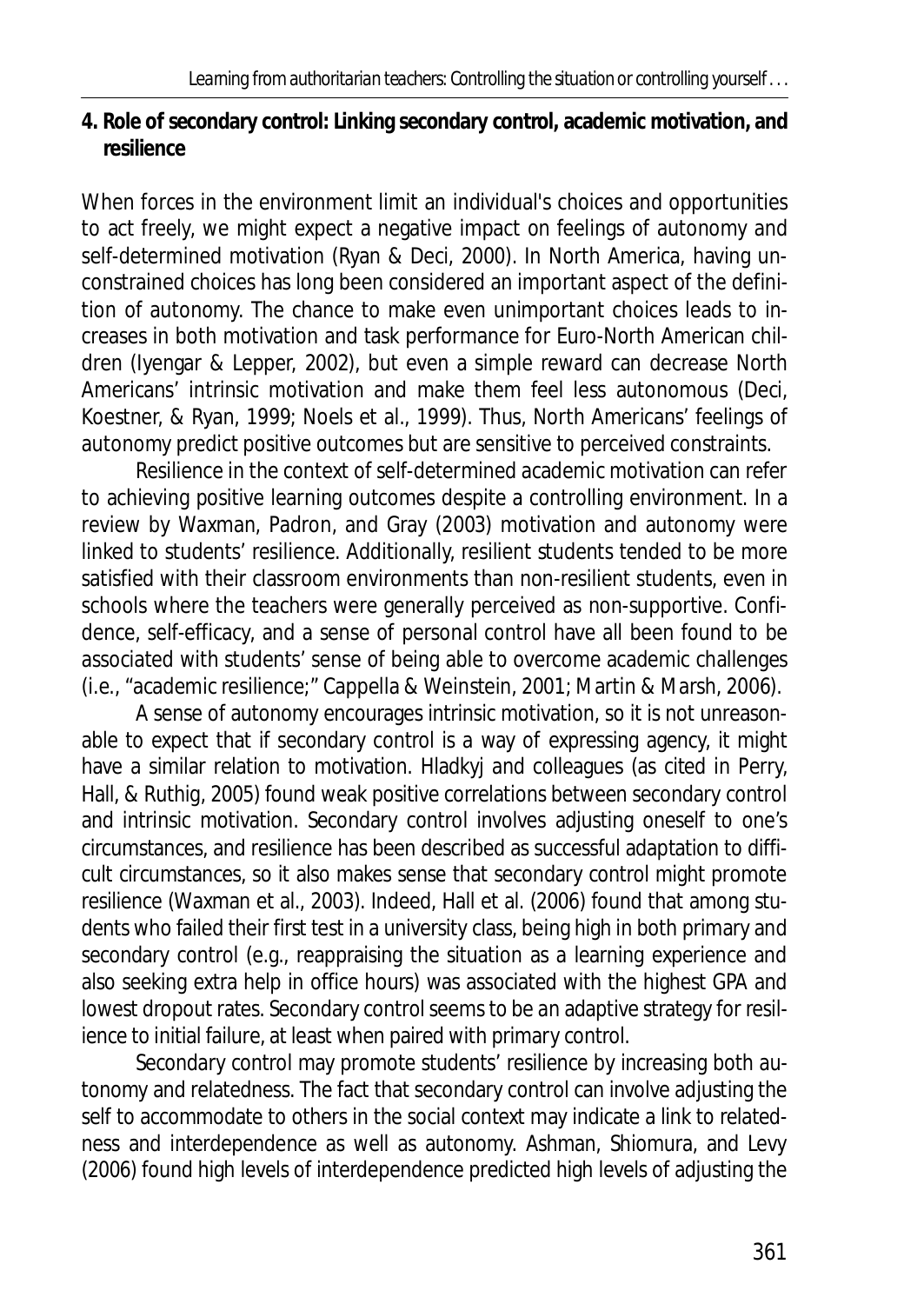self to fit with others via secondary control. Additionally, situations in which students had engaged in primary control were found to boost feelings of efficacy, and therefore under an SDT framework we would expect primary control to promote autonomy and competence. Stories about instances when students had engaged in secondary control promoted feelings of relatedness (Morling et al., 2002).

## **5. Objectives of Study 1 and 2**

Despite these probable links to autonomy, relatedness, and intrinsic motivation, little work has been done to clarify how secondary control complements the SDT framework. With this goal in mind, the present studies seek to assess the psychometric properties of a scale for measuring primary and secondary control strategies in university classrooms, then use this scale to investigate how these strategies may support students' language learning. Motivation, learning outcomes, and resilience to controlling classrooms are considered.

The objective of Study 1 is to establish whether survey measures of primary and secondary control are applicable in academic contexts, and whether they show interrelations between secondary control subtypes that indicate that these are aspects of the same larger concept. Because the research reported in this article is, to the best of our knowledge, the first to empirically examine resilience in the language learning classroom through the theoretical lens of primary and secondary control (but see Ryan & Dörnyei, 2013 for a theoretical discussion of secondary control in older adults), it is critical that we establish the validity and reliability of measures of these constructs.

Study 2 has two broad objectives. The first is to establish how secondary control is related to students' feelings of autonomy, competence, and relatedness, orientations to learning the target language (TL; i.e., relatively selfdetermined or controlled), and learning outcomes. The second objective is to examine whether students who report greater secondary control are more resilient to the negative effect of having a controlling instructor.

## **6. Study 1: Psychometric examination of primary and secondary control**

We conducted a psychometric study to determine whether the items chosen to represent primary control and three secondary control subtypes (positive reappraisals, lowering aspirations, and vicarious) reflect four statistically distinct dimensions and to establish the internal consistency of each of these subscales. We expected to find four internally consistent factors, including three secondary control subscales, which, according to Rothbaum et al. (1982), should be positively related to one another.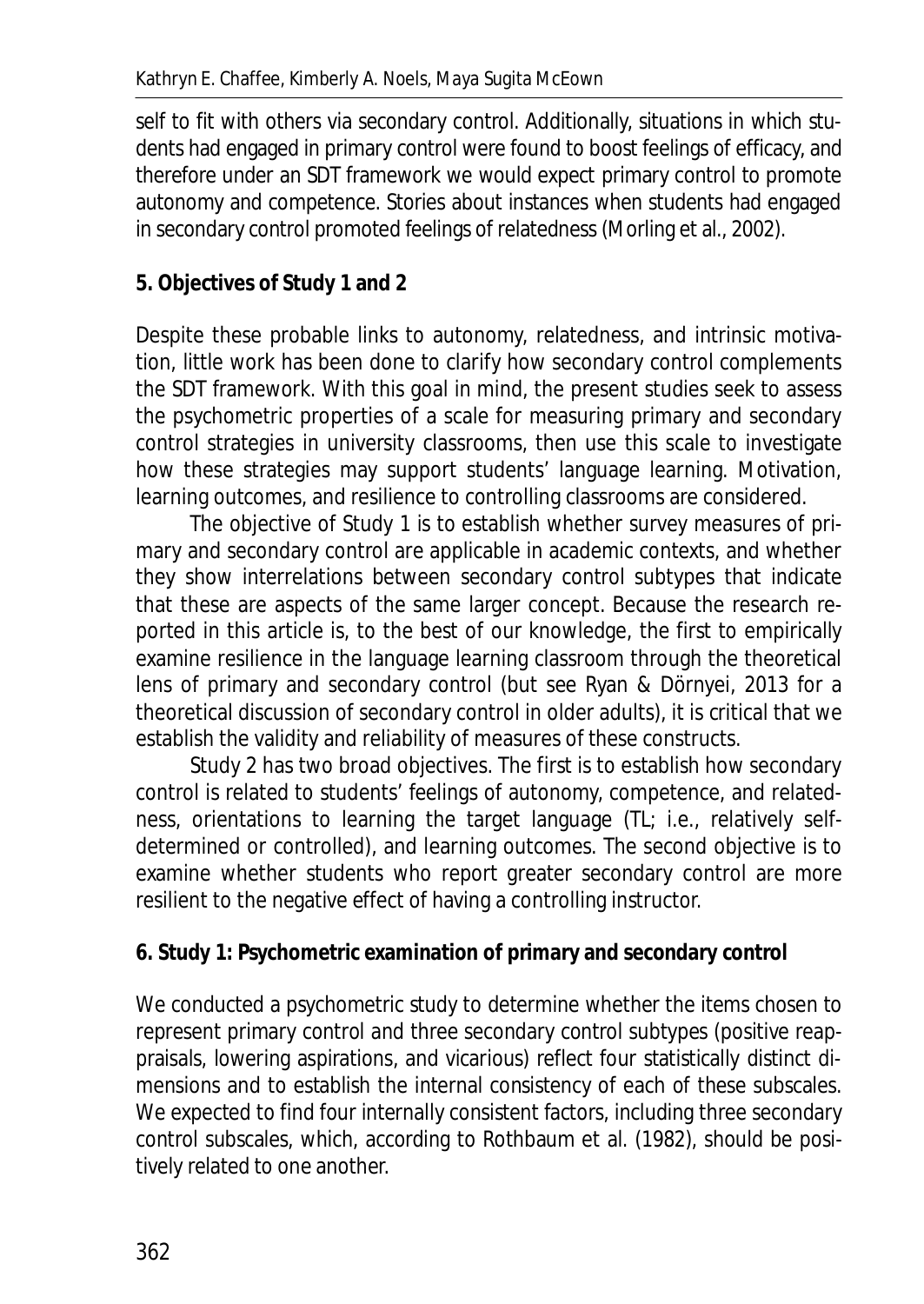## **6.1. Participants and procedure**

Participants were 2468 undergraduates who completed a questionnaire as part of an introductory psychology class at a Canadian university. The sample consisted of 60.9% females, 37.7% males, and 35 individuals who did not specify their sex. This is typical of the gender distribution in introductory psychology classes. Participants' ages ranged from 16 to 46 with a mean of 19.0 years (*SD* = 2.33). Of the participants, 67.7% reported speaking only English as their native language, and an additional 18.7% indicated that they had been raised bilingually in English and another language. The relevant materials were part of a larger questionnaire, which all students in introductory psychology courses were given the opportunity to complete online for partial course credit.

# **6.2. Materials**

Participants responded to a questionnaire that included 18 items related to primary and secondary control strategies. The 14 items from Wrosch, Heckhausen, and Lachman (2000) measured primary control (5 items) and two subscales of secondary control (lowering aspirations, 5 items, and positive reappraisals, 4 items). The 4 items from Hall et al. (2006;  $\alpha$  = .57) measured vicarious secondary control. The items were rated on a 7-point scale where 1 corresponded to *not at all* and 7 to *a lot*. Not all participants were language learners, so the items were worded to refer to a generic academic setting rather than to a language course in particular.

# **6.3. Results**

The responses were analyzed through principal axis factoring with oblimin rotation. The scree plot and the Kaiser criterion both indicated a 4-factor solution (Gorsuch, 1983; see Table 2). The items loaded onto the hypothesized subscales measuring primary control (Factor 1; eigenvalue = 4.39, 24.37% of variance explained), secondary control via lowering aspirations (Factor 2; eigenvalue = 2.91, 16.17% of variance explained), secondary control through positive reappraisals (Factor 3; eigenvalue =  $1.57$ , 8.72% of variance explained), and vicarious secondary control (Factor 4; eigenvalue =  $1.02, 5.66\%$  of variance explained). Thus the factorial validity of the scales was supported. The internal consistency of each of the subscales was assessed with Cronbach alpha indices. These generally indicated good internal consistency (mean  $\alpha$  = .71; see Table 3), although the index for vicarious secondary control was unsatisfactorily low (.57).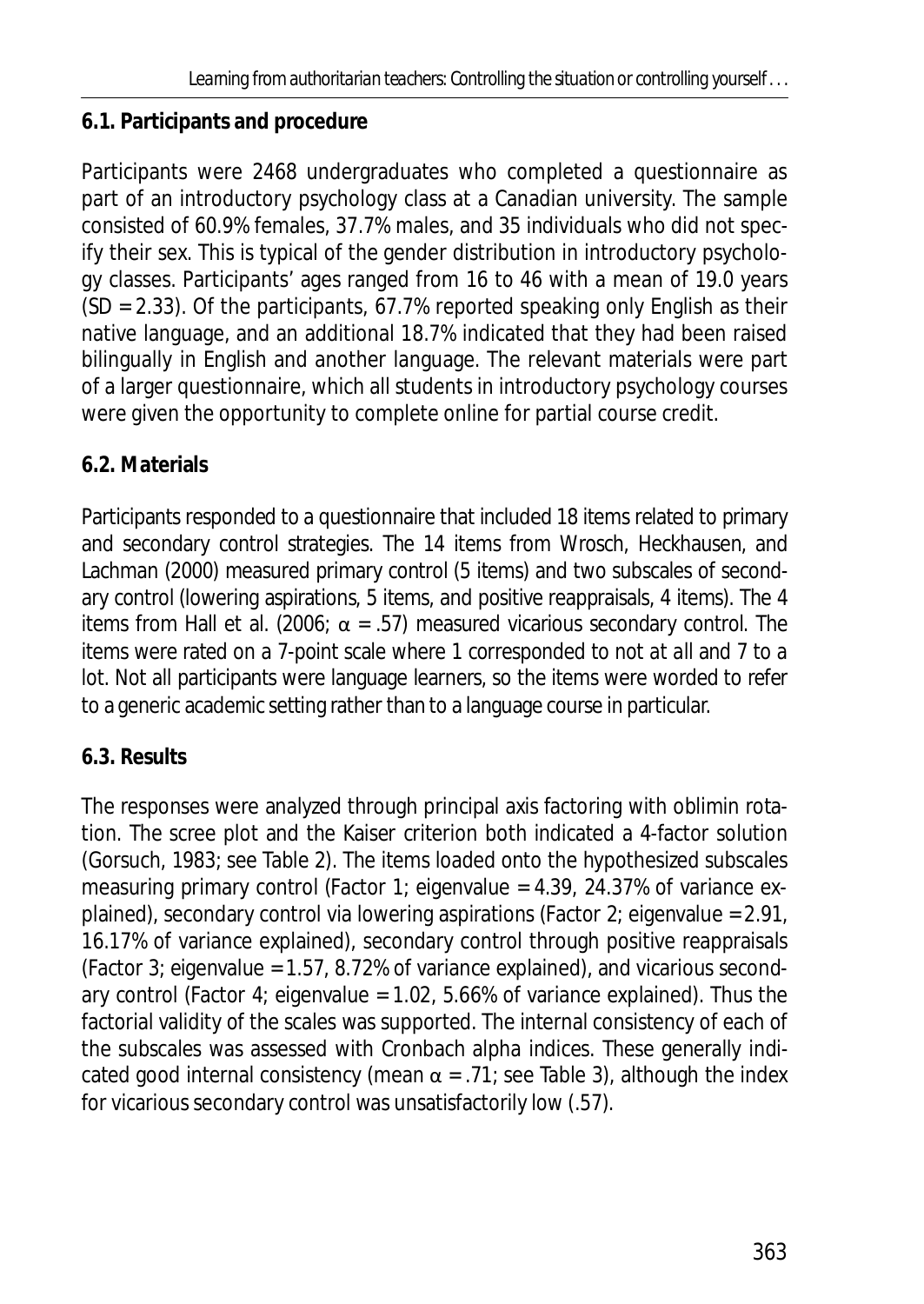#### **Table 2** Study 1: Pattern matrix for exploratory factor analysis (EFA) of Primary and Secondary Control Scale

| <b>Items</b>                                                                                                                                   |     | Factor         |     |         |  |
|------------------------------------------------------------------------------------------------------------------------------------------------|-----|----------------|-----|---------|--|
|                                                                                                                                                | 1   | $\overline{2}$ | 3   | 4       |  |
| In my studies, I rarely give up on something I am doing, even when things get                                                                  |     |                |     |         |  |
| tough.                                                                                                                                         | .83 |                |     |         |  |
| When I encounter problems in my studies, I don't give up until I solve them.                                                                   | .80 |                |     |         |  |
| When it comes to my studies, even when I feel I have too much to do, I find a way                                                              | .65 |                |     |         |  |
| to get it all done.                                                                                                                            |     |                |     |         |  |
| When faced with a bad situation in my studies, I do what I can do to change it for<br>the better.                                              | .60 |                |     |         |  |
| When things don't go according to my plans in my studies, my motto is, "Where<br>there's a will, there's a way."                               | .48 |                |     |         |  |
| When my expectations are not being met in my studies, I lower my expectations.                                                                 |     | .77            |     |         |  |
| To avoid disappointments in my studies, I don't set my goals too high.                                                                         |     | .68            |     |         |  |
| When I can't get what I want in my studies, I assume my goals must be unrealistic.                                                             |     | .61            |     |         |  |
| When it comes to my studies, I often remind myself that I can't do everything.                                                                 |     | .38            |     |         |  |
| I have found that talking with other students who have had the same academic<br>experiences gives me a better sense that I can manage my life. |     |                | .63 |         |  |
| I try to make friends with other students in my class who are "in the same boat" as                                                            |     |                | .54 |         |  |
| I am.                                                                                                                                          |     |                |     |         |  |
| Knowing that other students have the same grades as I do gives me a comforting                                                                 |     |                | .52 |         |  |
| feeling of having something in common with others.                                                                                             |     |                |     |         |  |
| When test grades are posted in my class, I make a point of seeing how many other                                                               |     |                | .34 |         |  |
| students got the same mark as I did.                                                                                                           |     |                |     |         |  |
| I feel relieved when I let go of some of my responsibilities in my studies.                                                                    |     |                |     |         |  |
| In my studies, I can find something positive, even in the worst situations.                                                                    |     |                |     | $-0.82$ |  |
| Even when everything seems to be going wrong in my studies, I can usually find a                                                               |     |                |     | $-62$   |  |
| bright side to the situation.                                                                                                                  |     |                |     |         |  |
| When I am faced with a bad situation in my studies, it helps to find a different way                                                           |     |                |     | $-61$   |  |
| of looking at things.                                                                                                                          |     |                |     |         |  |
| I find I usually learn something meaningful from a difficult situation in my studies.                                                          |     |                |     | $-.34$  |  |
| Note. Suggested factor names: 1 Primary control; 2 Secondary control via lowering aspirations; 3                                               |     |                |     |         |  |

*Vicarious secondary control*; 4 *Secondary control via positive reappraisals*

A repeated measures analysis of variance revealed significant differences in students' mean levels of the four control strategies (*F*(3, 7332) = 778.70, *p* < .001,  $\eta_p^2$  = .24). Students reported fairly high use of primary control, moderate use of vicarious secondary control and secondary control via positive reappraisals, and mean use of secondary control via lowering aspirations was the lowest, falling below the midpoint of the scale (see Table 3). $<sup>2</sup>$ </sup>

 $\overline{a}$ 

 $2$  There were mean gender differences on the secondary control subscales. Females reported higher vicarious control (*t*(2415) = -4.77, *p* < .001) and lowering aspirations (*t*(2415)  $= -2.14$ ,  $p = .033$ ) than males, while males reported more positive reappraisals ( $t(2414) =$ 5.00, *p* < .001). However, the magnitude of these differences was very small, with the largest effect size being  $\eta^2$  = .01. The factor structure was not substantially altered by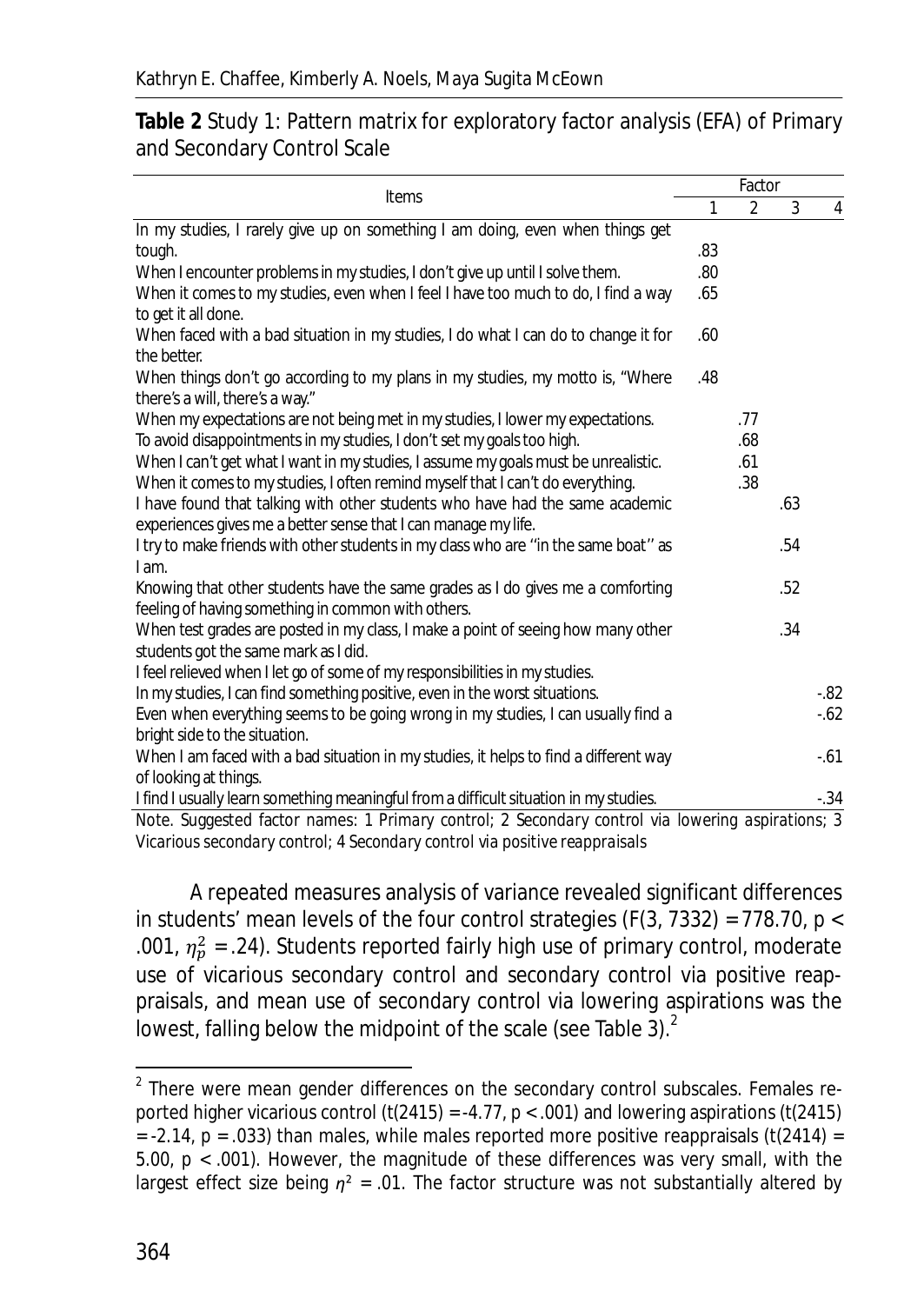| Factor                |      |      |        |                  |         |      |
|-----------------------|------|------|--------|------------------|---------|------|
| Primary control       | 5.00 | 1.10 | .84)   |                  |         |      |
| Lowering aspirations  | 3.64 | 1.11 | $-.42$ | .71 <sup>′</sup> |         |      |
| <b>Vicarious</b>      | 4.68 | 1.10 | 14     | .30              | (.57    |      |
| Positive reappraisals | 4.38 |      | - 44   | $-.05$           | $-0.15$ | (73) |
|                       |      |      |        |                  |         |      |

**Table 3** Study 1: Factor correlation matrix with means, standard deviations, and Cronbach alpha indices of internal consistency (in parentheses on the diagonal)

*Note*. Correlations greater than or equal to .05 are statistically significant at *p* < .05.

Primary control showed the strongest associations with other factors, being positively associated with positive reappraisals (because the factor loadings for positive reappraisals were negative, negative correlations between this construct and the other three factors represent positive relationships), and negatively related to lowering aspirations. Intercorrelations between the three secondary control subtypes, though positive, tended to be low, with the strongest association being between vicarious control and lowering aspirations. This pattern calls into question whether vicarious control and lowering aspirations should be considered control strategies, since we would expect positive relationships between these four constructs, but these relationships tend to be small or even negative. In sum, Study 1 supports the distinctiveness and the internal consistency of the four subscales of primary and secondary control. However, given the unexpected correlations between factors that suggest that vicarious control and lowering aspirations might not be control constructs, the subscales merit further exploration in Study 2.

## **7. Study 2**

The purpose of Study 2 is to further examine the control strategy subscales in the language learning context and to consider whether and how primary and secondary control moderate the negative impact of an authoritarian instructor. The following hypotheses were formulated for the study:

1. Hypothesis 1: The interrelation between the secondary control subscales, and also the relations with primary control, will be similar to Study 1. Specifically, the secondary control subscales will again show small positive correlations, and primary control will be positively related to secondary control via positive reappraisals and negatively related to secondary control via lowering aspirations.

l performing the analysis separately for males and females, except that one primary control item showed a small cross-loading with positive reappraisals for males only. Because of the minimal gender differences, analyses are reported collapsed across gender.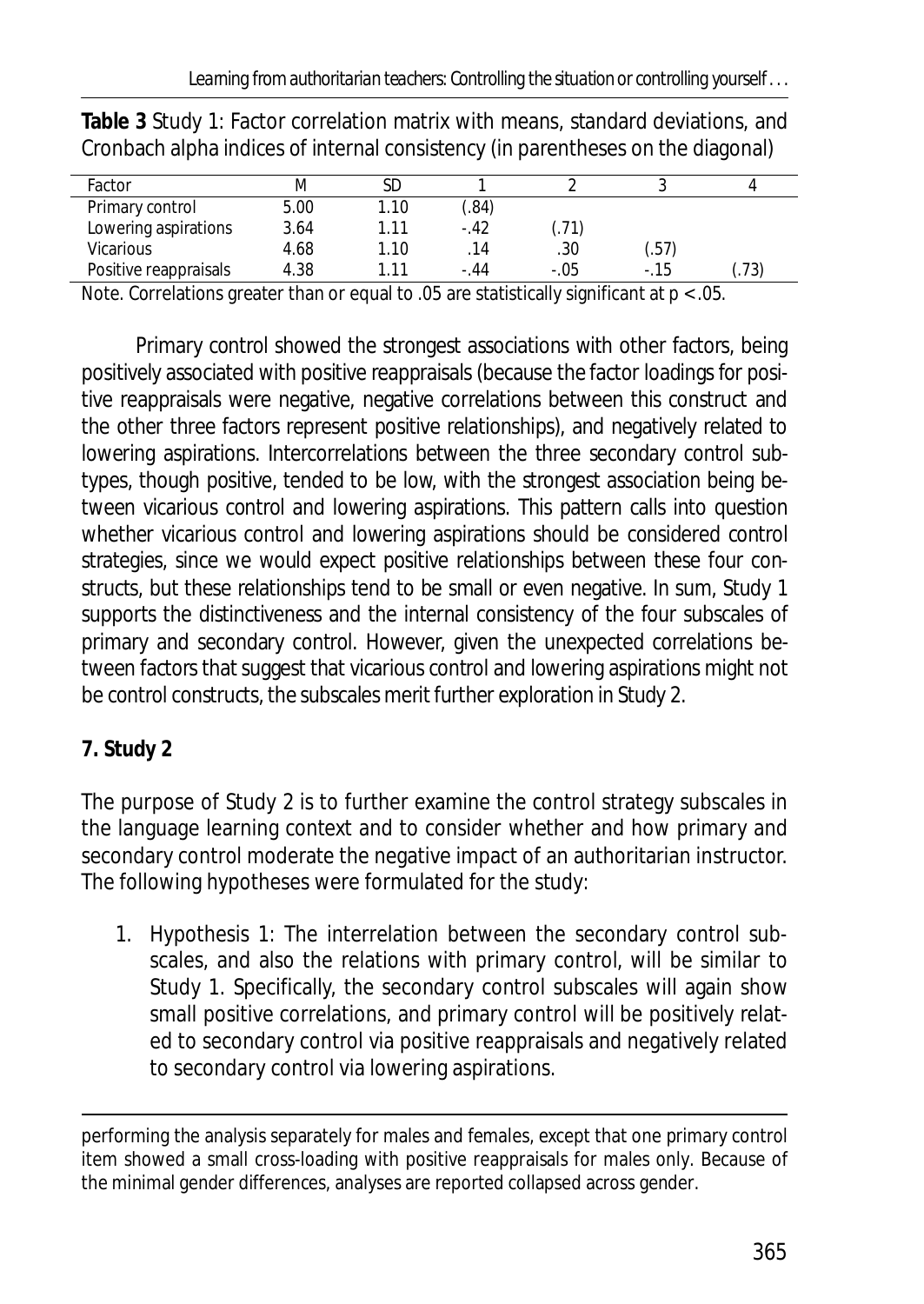- 2. Hypothesis 2: Both primary and secondary control will show positive associations with fundamental need satisfaction. Consistent with Morling et al. (2002), primary control will have a strong positive correlation with feelings of autonomy and competence. Secondary control will be positively correlated with feelings of autonomy, competence, and relatedness.
- 3. Hypothesis 3: Both primary and secondary control measures will be positively correlated with self-determined motivational orientations (intrinsic motivation and identified regulation) and negatively correlated with controlled orientations (introjected and external regulations) and amotivation.
- 4. Hypothesis 4: Primary and secondary control will be associated with positive learning outcomes, specifically high self-evaluated and comparative language competence, high academic engagement (energy, dedication, and absorption), low language class anxiety, and a strong intention to continue language studies.
- 5. Hypothesis 5a: We predict that secondary control will moderate the effect of a controlling language instructor on language learning motivation, intention to continue studying the target language (TL), language use anxiety, the intensity of academic engagement, and language competence. Specifically, students high in secondary control will experience more positive outcomes than those low in secondary control when the teacher is seen as controlling, but when the teacher is autonomysupportive, all students will experience relatively positive outcomes regardless of their level of secondary control.
- 6. Hypothesis 5b: We expect that secondary control will be distinct from primary control in such a way that although the two will be associated with the same positive outcomes, primary control will not interact with instructor perception. In other words, we expect that primary control should be associated with positive motivational profiles and learning outcomes, but that these relations will not be any different with an autonomy-supportive teacher than a controlling one.

# **7.1. Method**

## **7.1.1. Participants and procedure**

The participants included 100 students (75% female)<sup>3</sup> enrolled in a foreign language class at a western Canadian university who were studying diverse

 3 This gender disparity in the distribution is not surprising given that more females than males tend to take both psychology classes and language classes. Males reported slightly higher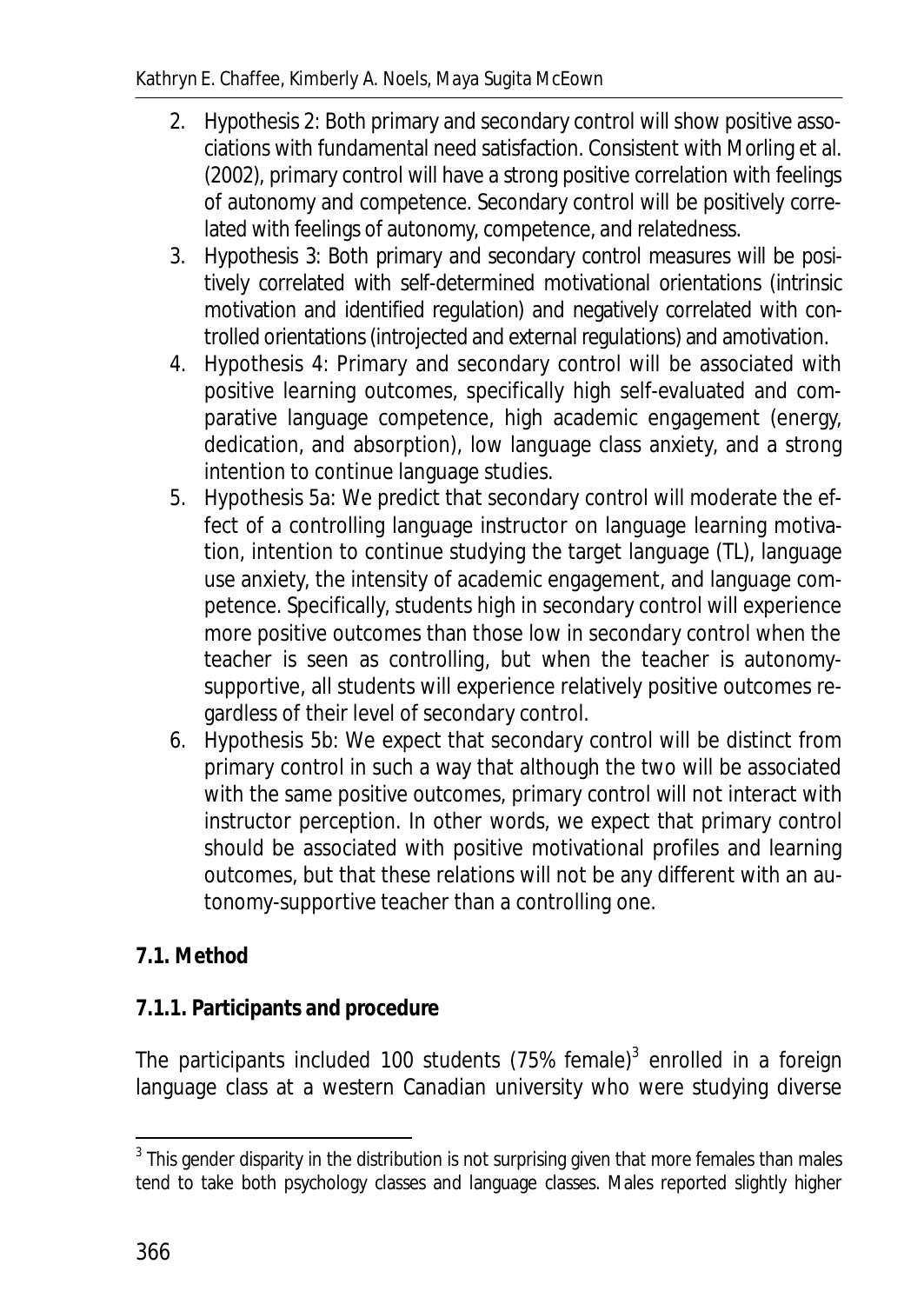languages, including French (29% ), Spanish (29%), German (9%), Japanese (7%), Latin (5%), Chinese, Italian, American Sign Language, Cree, Swedish, Ukrainian, Korean, Norwegian, Portuguese, and Russian (each < 5%). The participants ranged from 17 to 51 years old with a mean age of 19.68 years (*SD* = 3.92), and were native English-speaking Canadian citizens or permanent residents. Most (72%) were in their first year of university studies. Students had been studying the TL for between 3 weeks and 15 years with an average length of study of 4.29 years (*SD* = 4.90).

The participants were recruited from the university's psychology subject pool. They completed an online questionnaire during group testing sessions. The questionnaire was electronically tailored to reflect the TL being studied by each participant (e.g., "How long have you been studying [the TL]?"). The students received partial course credit in their psychology course for their participation.

## **7.1.2. Materials**

l

The online questionnaire assessed students' language learning motivation, perceptions of their current instructor, and learning outcomes. Negatively worded items were reverse-scored so that a high mean score on each scale indicated a high degree of endorsement of that construct. A description of each of the instruments follows, along with Cronbach alpha indices of internal consistency  $(\alpha)$ .

*Primary and Secondary Control*: As in Study 1, Wrosch et al.'s (2000) scale was used to measure primary control (5 items;  $\alpha$  = .79) and two subscales of secondary control (lowering aspirations, 5 items,  $\alpha$  = .70; and positive reappraisals, 4 items,  $\alpha$  = .62). Three items from Hall et al. (2006;  $\alpha$  = .62) measured vicarious secondary control. These items were rated on a 5-point scale with 1 being *not at all* and 5 being *a lot*. Wording of the items was changed to refer to the student's language studies rather than to their studies in general (e.g., "in my [TL] studies").

*Motivation for Language Learning:* Reasons for learning a second language along the SDT continuum were assessed using the Language Learning Orientation Scale (LLOS; adapted from Noels, et al., 2000). This scale measures amotivation ("offhand, I can't think of any good reason for why I study [the TL];"  $\alpha$  = .87), as well as external regulation (1 item; "because I want to pass this course and get the course credits") and introjected regulation (5 items; "because I would feel guilty if I didn't know a second language;"  $\alpha$  = .82), identified regulation (5 items; "because

amotivation than females (*t*(98) = 2.12, *p* = .037) and slightly less sense of relatedness with classmates in the language class  $(t(98) = 2.14, p = .034)$ , but otherwise there were no mean gender differences on any of the variables of interest. Moreover, including gender as a covariate did not change the nature or statistical significance of the interaction effects. Given the minimal differences between genders, the analyses were computed collapsed across gender.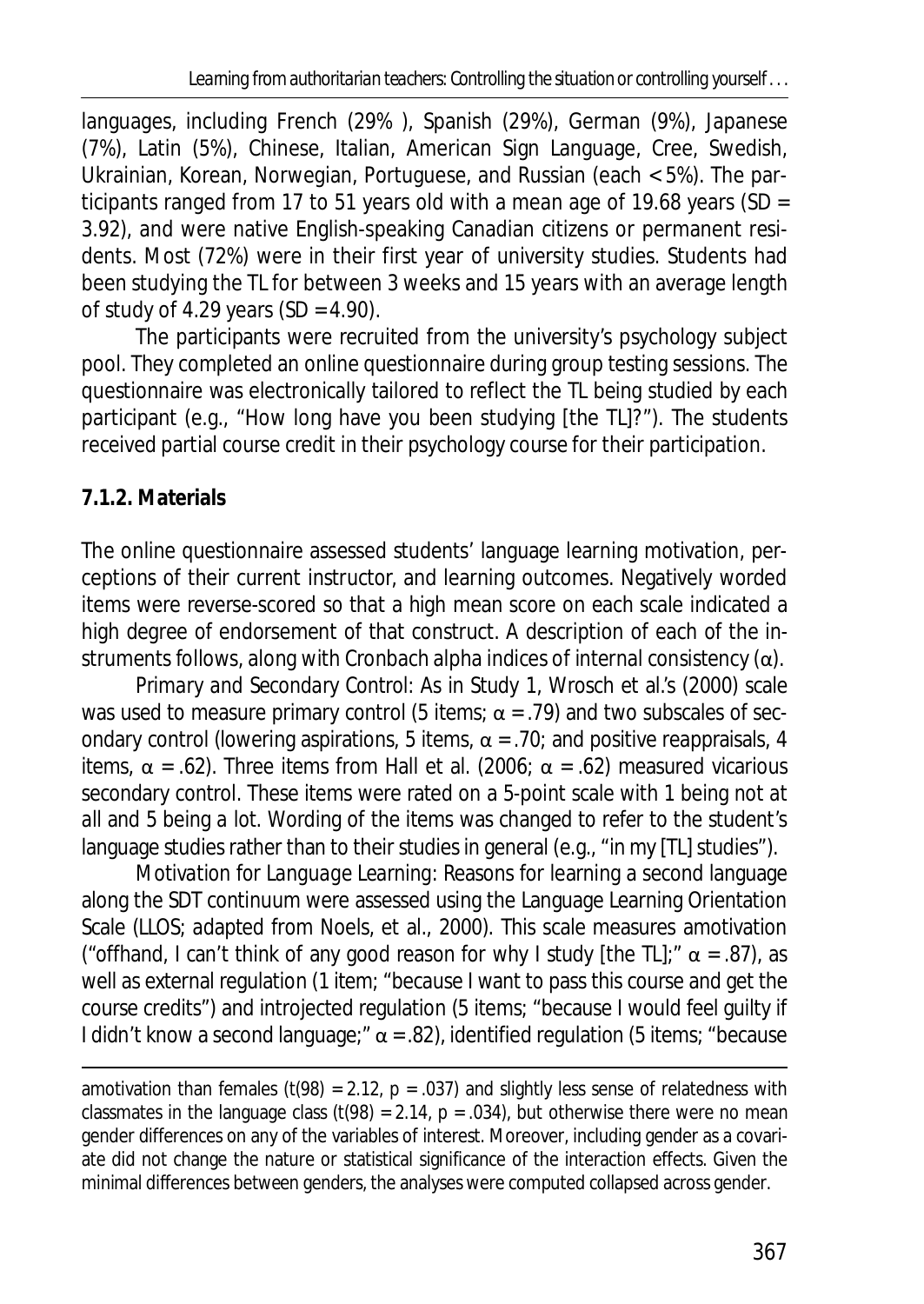it helps me to achieve goals that are important to me;"  $\alpha$  = .88) TL, and intrinsic motivation (4 items; "for the enjoyment I experience when I grasp a difficult construct in [TL]:"  $\alpha$  = .91). Participants rated how closely each reason corresponded to their reasons for studying the TL from 1 (*not at all*) to 7 (*exactly*).

*Fundamental Need Satisfaction*: Nineteen items adapted from the Basic Need Satisfaction at Work Scale (Kasser, Davey, & Ryan, 1992) assessed satisfaction of the needs for autonomy, competence, and relatedness in the language classroom. These were rated along a 7-point scale from 1 (*not at all true*) to 7 (*very true*). Four items were used to assess autonomy (e.g., "I feel like I can make a lot of inputs to deciding how I learn [the TL];"  $\alpha$  = .65), 5 to assess competence (e.g., "I have been able to learn interesting new skills in my [TL] class;"  $\alpha$  = .66), and 7 to assess relatedness in the language class (e.g., "I really like the people in my [TL] class;"  $\alpha$  = .88).

*Relatedness to the TL Community:* Feelings of relatedness to the TLspeaking community were measured using three items from Noels (2001; e.g., "I feel a certain 'connection' with [the TL] and the [TL]-speaking world;"  $\alpha$  = .77). These were rated along a 7-point scale from *not at all true* (1) to *very true* (7).

*Relatedness to the Instructor:* Satisfaction of the need for relatedness in the student's relationship with the instructor were assessed using 10 items from Richer and Vallerand (1998), (e.g., "In my relationship with my [TL] instructor, I feel understood;"  $\alpha$  = .91).

*Classroom Language Use Anxiety.* Ten items adapted from Gardner's (2010) AMTB were rated on a 5-point scale from 1 (*strongly disagree*) to 5 (*strongly agree*) as a measure of anxiousness about using the TL in the classroom (e.g., "I get nervous when I am speaking in my [TL] class;"  $\alpha$  = .89).

*Academic Engagement*: Academic engagement was assessed using 9 items adapted from Salmela-Aro and Upadaya's (2012) schoolwork engagement inventory, which includes three 3-item subscales: energy (e.g., "I am enthusiastic about my [TL] studies;"  $\alpha$  = .70), absorption ("time flies when I am studying [the TL];"  $\alpha$  = .80), and dedication ("I find my [TL] coursework full of meaning and purpose;"  $\alpha$  = .78). Items were rated along a 5-point scale from *never* (1) to *always* (5).

*Intention to Continue*: Intention to continue learning the TL was measured using 5 items adapted from Noels, Clément, and Pelletier (1999; "I want to continue to learn [the TL] after I finish this course;"  $\alpha$  = .94). Participants answered along a 5-point scale with 5 being *always* and 1 being *never*.

*Self-Assessment of Language Competence*: Participants evaluated their ability to read, write, speak, and understand the TL on a 5-point scale adapted from Clément and Baker (2001), with 1 being *not at all* and 5 being *very well*. Previous research has shown that self-evaluation measures correlate positively with language proficiency test results (MacIntyre, Noels, & Clément, 1997;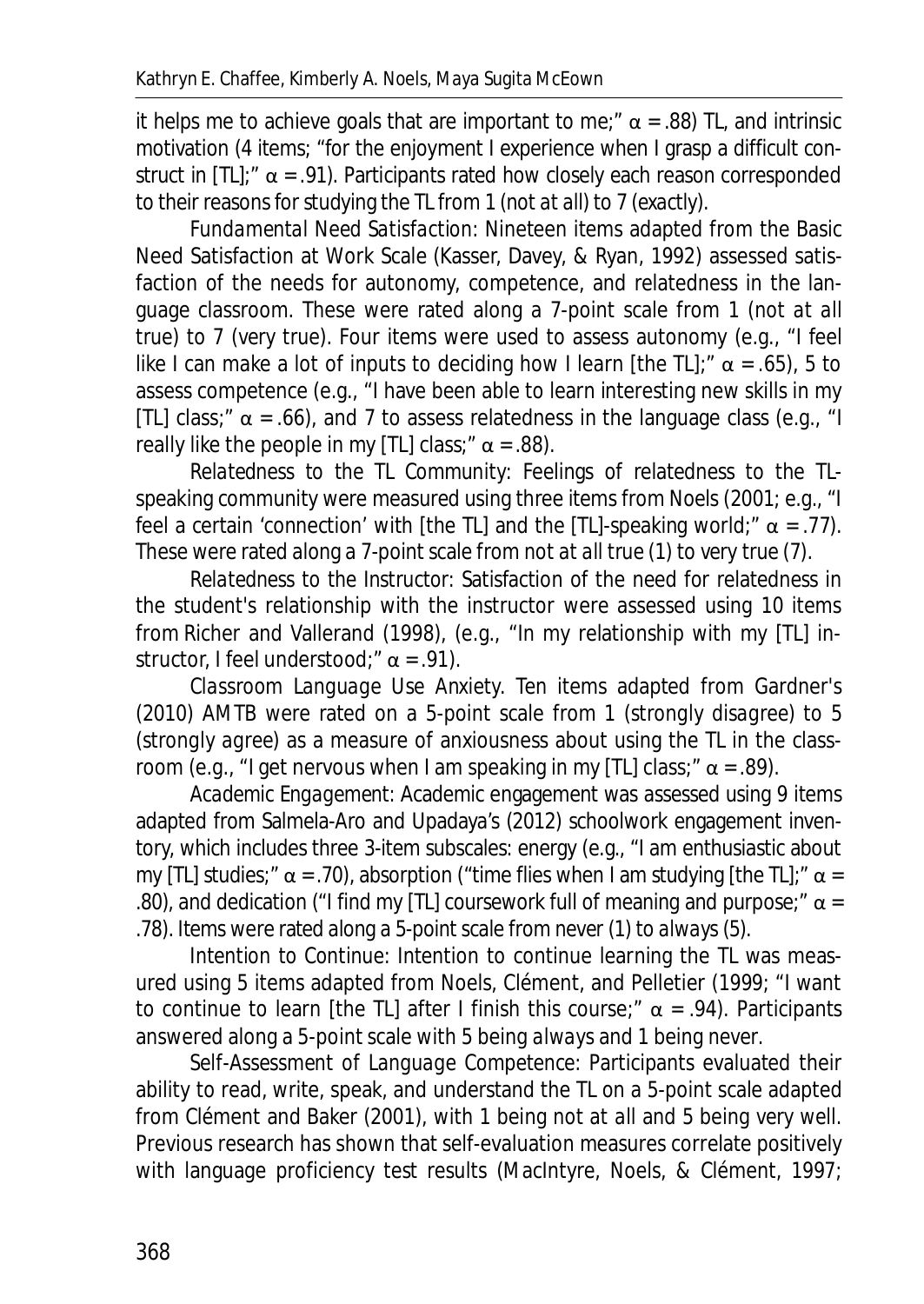Kondo-Brown, 2005). Respondents also reported how many years they had been studying the TL and rated how they felt their proficiency compared to the other students in their class (comparative self-evaluation) on a 5-point scale ranging from 1 (*below average*) to 5 (*above average*).

*Perceptions of the Teacher:* Using 23 items adapted from the Learning Climate Questionnaire (LCQ; Williams, Wiener, Markakis, Reeve, & Deci, 1994), and Assor, Kaplan, and Roth (2002), students rated their perception of their TL instructor as autonomy-supportive (high score) or controlling (low score) on a 7-point scale with 1 being *strongly disagree* and 7 being *strongly agree* (e.g., "I feel that my [TL] instructor provides me choices and options;" "my [TL] instructor tells me what to do all the time" [reversed]). This scale had an  $\alpha$  of .90.

- **7.2. Results and discussion**
- **7.2.1. Correlational analyses**

# **7.2.1.1. Hypothesis 1: Relations between control subscales**

Correlational analyses were conducted to determine the interrelations between primary control and the three subtypes of secondary control. Results showed that the three subtypes of secondary control were not related to one another quite as expected (Hypothesis 1; Table 4). As in Study 1, vicarious secondary control and secondary control via lowering aspirations were positively correlated, and secondary control via positive reappraisals was more strongly associated with primary control than with either vicarious secondary control or secondary control through lowering aspirations. Unlike in Study 1, positive reappraisal was negatively associated with lowering aspirations, while vicarious control showed a trend towards being positively associated with reappraisals that did not reach statistical significance (*p* = .095). These results raise further doubts about whether the three subscales actually reflect different subtypes of the same concept.

**Table 4** Study 2: Intercorrelations among primary control and secondary control subscales

|                      | Primary control | Reappraisal  | Vicarious   |
|----------------------|-----------------|--------------|-------------|
| Reappraisal          | .61             |              |             |
| <b>Vicarious</b>     | $-.02$          | .17          |             |
| Lowering aspirations | $-0.50$ **      | **<br>$-.34$ | $**$<br>.31 |
| ** = $p$ < .01       |                 |              |             |
| * = $p$ < .05        |                 |              |             |
| $N = 100$            |                 |              |             |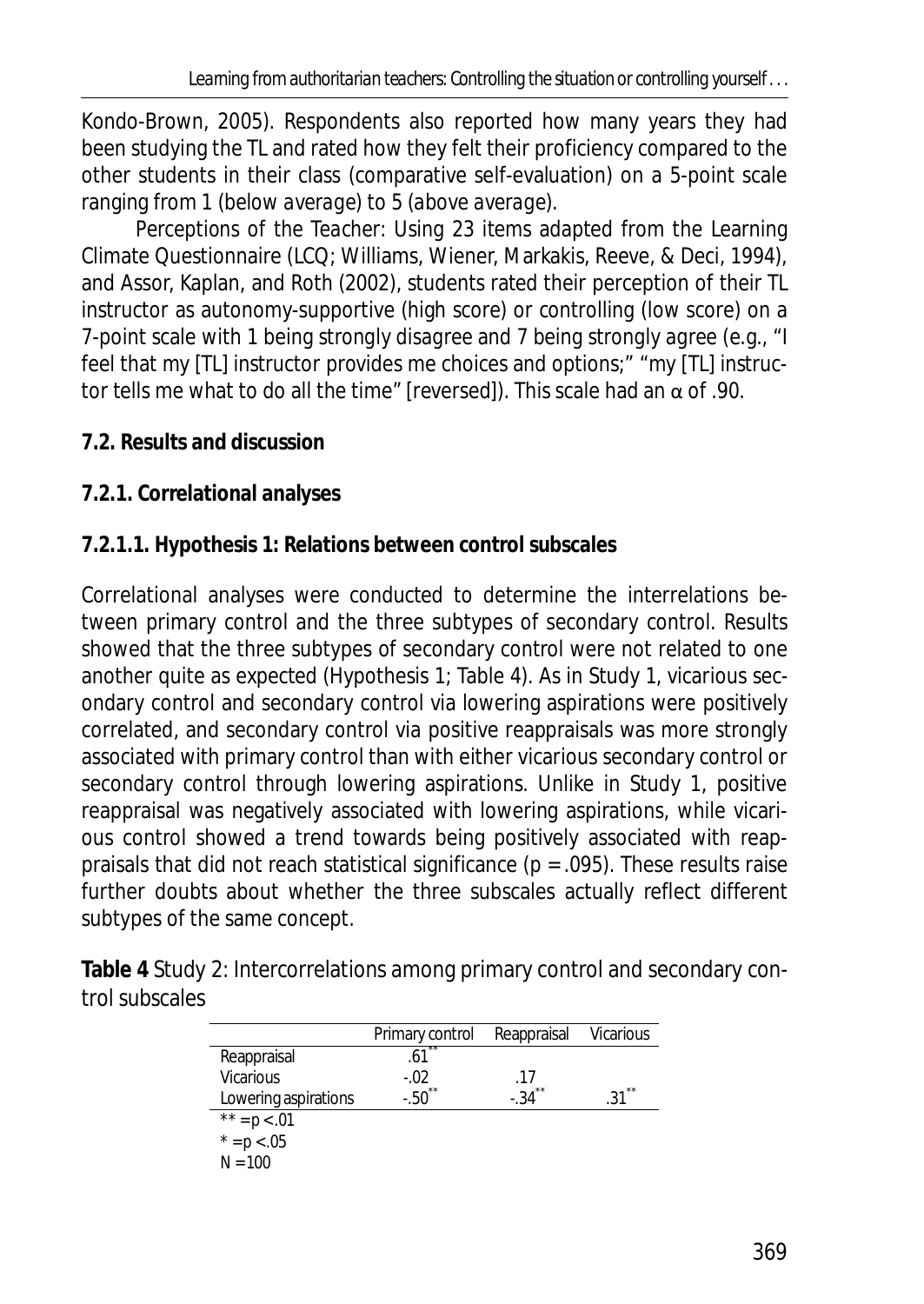**7.2.1.2. Hypothesis 2: Relations of autonomy, competence, and relatedness with control** 

Next, the relationships between the different types of control and autonomy, competence, and relatedness were examined (Hypothesis 2; Table 5). Primary control was positively associated with feelings of autonomy and competence, as hypothesized, and, to a lesser extent, with feelings of relatedness with the instructor. Positive reappraisals showed the predicted positive associations with autonomy and feelings of relatedness to the instructor and the TL community. Vicarious control was significantly correlated with relatedness to classmates and to the instructor, but it was unrelated to autonomy or competence. Lowering of aspirations was negatively correlated with satisfaction of all of the fundamental needs except for relatedness in the classroom.

|                         | Primary<br>control | Reappraisal         | <b>Vicarious</b>    | Lowering<br>aspirations |
|-------------------------|--------------------|---------------------|---------------------|-------------------------|
| Autonomy                | 34                 | .32                 |                     | $-.42$                  |
| Competence              | $*$<br>49          | .58                 | .04                 | $-45$                   |
| Relatedness: Classroom  | .03                | .19†                | $.36$ <sup>**</sup> | $-23$                   |
| Relatedness: Community  | .12                | $.32$ <sup>**</sup> | .13                 | $-.03$                  |
| Relatedness: Instructor | 20                 | $.38$ **            | 12                  | $-.29$ <sup>**</sup>    |
| $*** - .01$             |                    |                     |                     |                         |

**Table 5** Study 2: Control with need satisfaction

 $p < .01$  $*$  *p* < .05

†*p* < .10

*N* = 100

The fact that primary control and secondary control via positive reappraisals were both positively related to students' feelings of autonomy and competence in their language studies suggests that both strategies may be associated with feelings of agency and efficacy, consistent with the idea of "control." Positive reappraisals also showed the hypothesized positive associations with feelings of relatedness. The correlation between positive reappraisals and relatedness in the classroom did not reach significance, but a trend in the predicted direction was observed (*p* = .059) and all other forms of relatedness were significant. The relations between autonomy and the other two secondary control subscales, vicarious and lowering aspirations, were not consistent with the concept of control. Indeed, students who lowered their aspirations felt less autonomous, less competent, and perceived poorer relationships with their classmates and instructor than students who did not. Although vicarious secondary control was associated with feelings of relatedness in the classroom and with the instructor, it was unlike other forms of control because it was unrelated to autonomy and competence.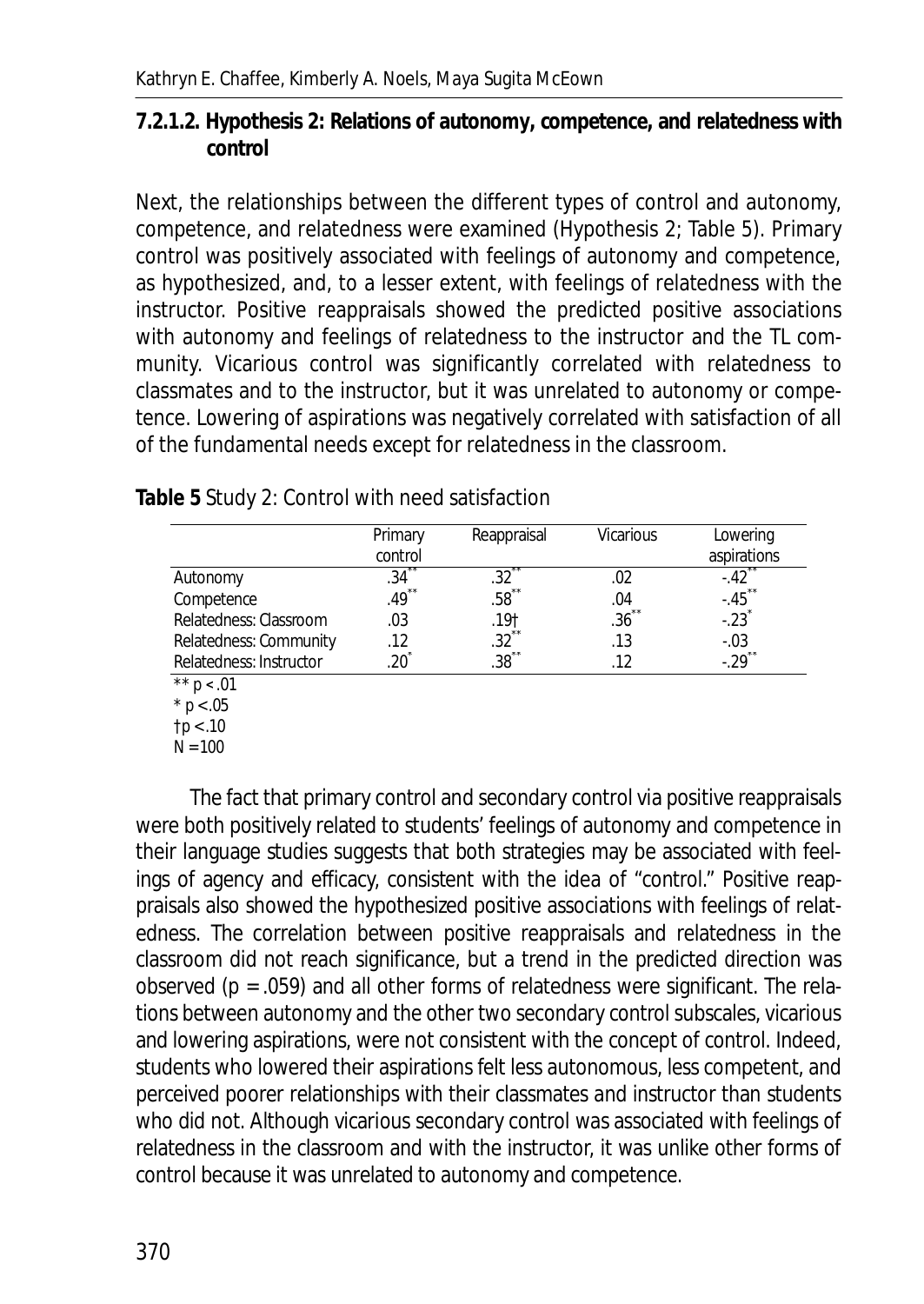## **7.2.1.3. Hypothesis 3: Relations of motivational orientation and control orientation**

As predicted, primary control was positively correlated with intrinsic motivation and identified regulation and negatively associated with amotivation (Table 6). Positive reappraisals also showed relationships consistent with the hypothesis, being negatively correlated with amotivation and positively correlated with the self-determined motivational orientations. Vicarious secondary control was positively correlated with these latter orientations as well, but it was not significantly associated with amotivation. Lowering aspiration showed a positive relationship with amotivation and a negative correlation with external regulation but was not significantly associated with any other motivational orientation.

|                            |               |                     |        | Primary control Reappraisal Vicarious Lowering aspirations |
|----------------------------|---------------|---------------------|--------|------------------------------------------------------------|
| Amotivation                | x x<br>$-.31$ | $-28$               | $-16$  | 21                                                         |
| <b>External regulation</b> | $-.07$        | $-11$               | .18    | .07                                                        |
| Introjected regulation     | .11           | 22                  | 22     | .11                                                        |
| Identified regulation      | 24            | x x<br>.50          | .25    | $-.10$                                                     |
| Intrinsic motivation       | $*$           | $.48$ <sup>**</sup> | $23^*$ | $-.13$                                                     |
| ** $p < .01$               |               |                     |        |                                                            |

**Table 6** Study 2: Control with orientations

Primary control and positive reappraisals largely conformed to the expected patterns and appeared to be moderately strong correlates of a selfdetermined, autonomous motivational orientation. Vicarious control could also be said to be associated with such an orientation, though to a lesser extent, while lowering aspirations did not show an adaptive pattern. Primary and secondary control were uncorrelated with students' external regulation, while introjected regulation was uncorrelated with primary control and showed a small positive correlation with positive reappraisals. This did not support the hypothesis, but may be explained by the fact that the external regulation item used in this study referred to passing the course and getting the course credits; this is a goal all students are likely to endorse, and the item was not phrased in a particularly "controlling" way, so this item may not have reflected an external orientation well. Furthermore, although these correlations were small and nonsignificant, they did tend towards the expected direction. Introjected regulation, though considered a "controlled" orientation, is nonetheless at least slightly internalized, so nonsignificant or small positive correlations between control orientations and this variable are not too concerning.

 $*$  *p* < .05  $N = 100$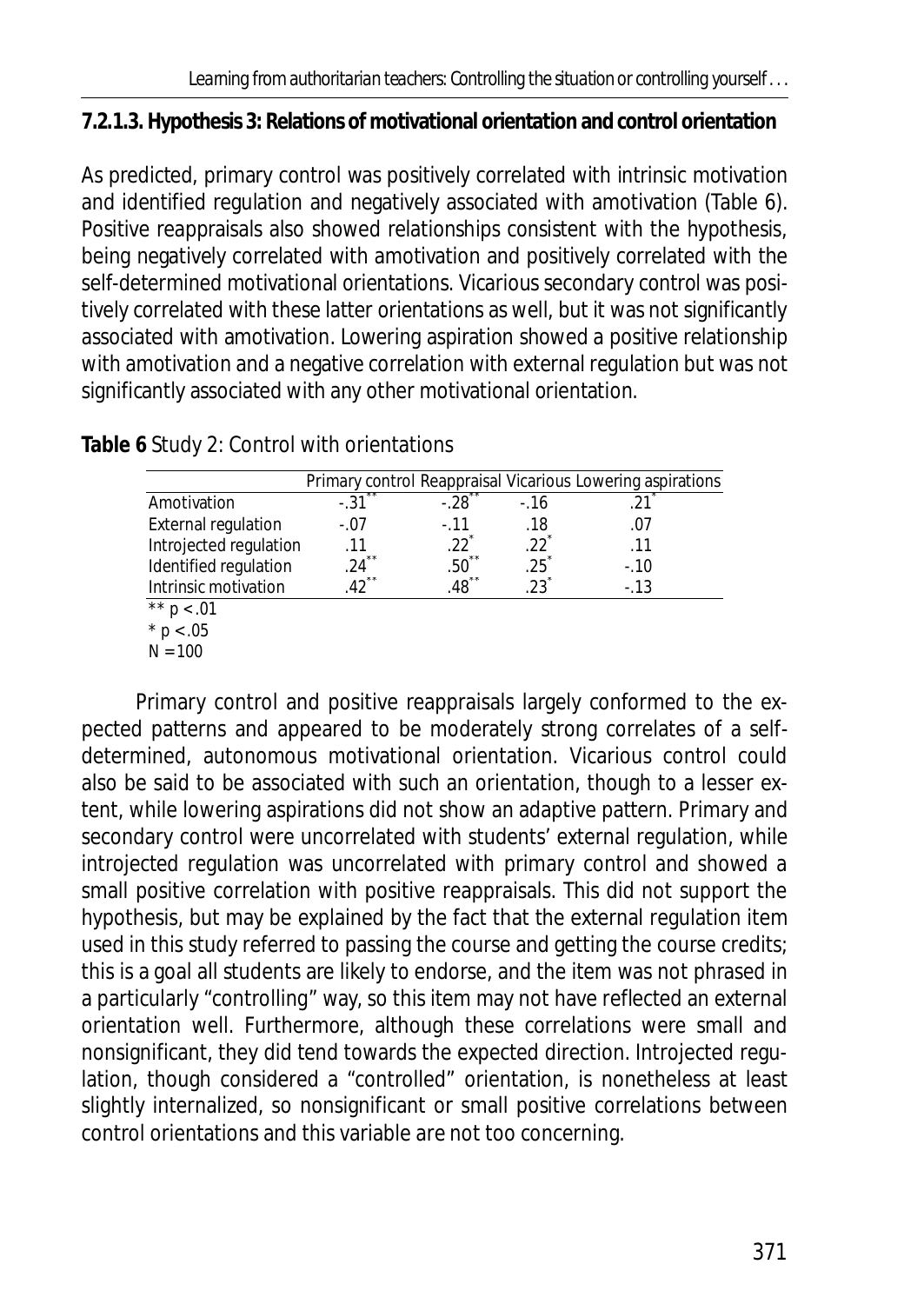## **7.2.1.4. Hypothesis 4: Relations of learning outcomes with control**

Primary control was related to the outcome variables as expected; it was positively correlated with academic engagement, intention to continue TL study, and how proficient students felt they were in the TL compared to their classmates. It was also negatively correlated with language use anxiety (Table 7). Positive reappraisals showed the same pattern of associations with an additional positive correlation with self-evaluated language competence. Vicarious control was unrelated to learning outcomes. Lowering aspirations showed significant correlations with all learning outcomes, but these correlations were in the opposite direction from what was hypothesized, further indicating that this strategy is maladaptive for language learners.

|                        | Primary control     | Reappraisal               | <b>Vicarious</b> | Lowering aspirations |
|------------------------|---------------------|---------------------------|------------------|----------------------|
| Self evaluation        | .16                 | .26                       | .04              |                      |
| Comparative evaluation | $.39$ <sup>**</sup> | $* *$<br>.33 <sup>2</sup> | $-.08$           | $**$<br>$-.34$       |
| Energy                 | $**$<br>.49         | $* *$<br>.60              | .18 <sub>†</sub> | $**$<br>$-.29$       |
| Dedication             | x x<br>.49          | x x<br>.65                | .18†             | x x<br>$-.26$        |
| Absorption             | **<br>.56           | $**$<br>.61               | .07              | $-.19+$              |
| Anxiety                | x x<br>$-.38$       | x x<br>$-.28$             | .15              | x x<br>.49           |
| Continue               | $.28$ <sup>**</sup> | $.38$ **                  | .12              | $*$<br>$-.28$        |
| $*\star p$             |                     |                           |                  |                      |

**Table 7** Study 2: Control with outcomes

\**p* < .05

†*p* < .10 *N* = 100

Striving for control over the language learning situation was related to adaptive language learning motivation and positive language learning outcomes, but internally-targeted control striving in terms of controlling one's attitude towards the learning situation via positive reappraisals was at least equally important. Unlike primary control, positive reappraisals were associated with both feeling good at the TL compared to classmates and feeling generally good at reading, writing, speaking and understanding the TL.

## **7.2.1.5. Summary of correlational results**

In the correlational analyses, primary control and secondary control via positive reappraisals tended to show the hypothesized relationships with motivational and outcome variables. Moreover, these relationships tended to be as strong or stronger with positive reappraisals than with primary control. Vicarious secondary control and secondary control via lowering aspirations, howev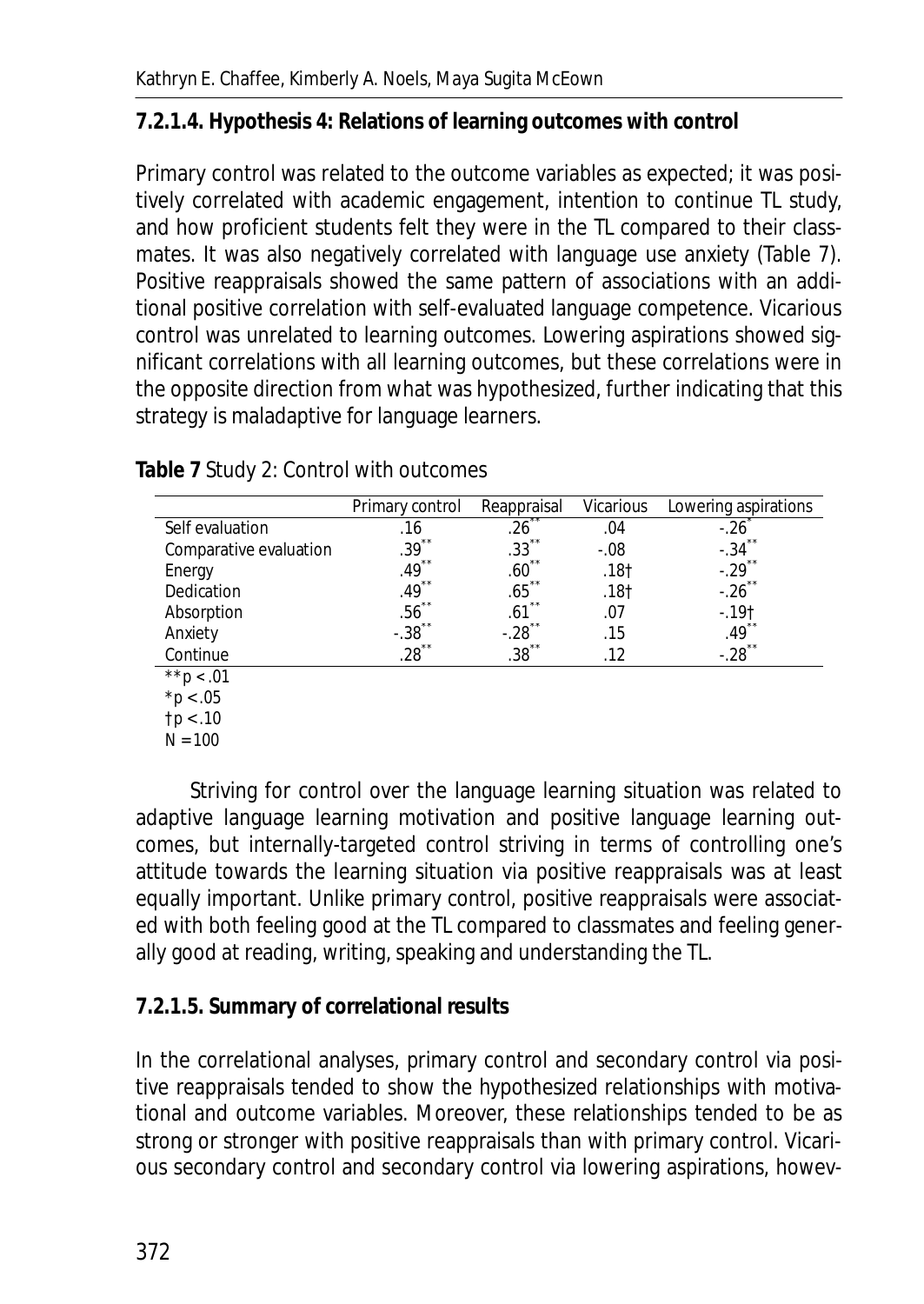er, largely failed to show the hypothesized associations with the motivational and outcome variables. Lowering aspirations appears to be quite maladaptive for language learners, while vicarious control did not appear to be particularly important for supporting students' motivation. This was not entirely surprising given that North American academic culture encourages independence rather than relying on others and ambition rather than setting realistic goals (Markus & Kitayama, 1991; Reynolds, Stewart, Macdonald, & Sischo, 2006). Vicarious control may still be a positive strategy for students to use in the classroom because this strategy was tied to relatedness (but not autonomy or competence), and increasing students' feelings of relatedness should promote selfdetermined motivation. However, primary control and positive reappraisals were unquestionably the best predictors of optimal language learning.

# **7.2.2. Moderation analyses**

 $\overline{\phantom{a}}$ 

**7.2.2.1. Hypothesis 5: Secondary control (but not primary control) as a buffer for teacher controllingness** 

Hypotheses 5a and 5b stated that that secondary control would change or moderate the relationship between perception of the instructor as controlling (vs. autonomy-supportive)<sup>4</sup> and learning outcomes and motivational factors such that secondary control would promote resiliency, while primary control would not. A series of hierarchical regression analyses were computed to test for moderation effects following the procedures outlined by Aiken and West (1991). To do this, instructor perception and secondary control were centered around their respective means. To center scores, the group mean is subtracted from each individual's score. This procedure is done in order to reduce multicollinearity. Next, the centered scores were entered as predictor variables in the first step, and then the interaction of both terms (i.e., instructor perception  $\times$  secondary control) was entered as a predictor variable on the second step. This analysis was done with each of the motivational orientations and linguistic variables as criterion (or dependent) variables. A significant interaction term in this analysis means that the relationship between perception of the instructor and outcomes depends upon the level of secondary control. Because positive reappraisals was the only secondary control subscale that consistently predicted the outcome variables in the manner hypothesized, moderation analyses focused on this subscale.

<sup>&</sup>lt;sup>4</sup> Consistent with definitions of authoritarian teachers, our instructor perception measure was correlated with relatedness (Acceptance: *r* = .62, *p* < .001; Intimacy: *r* = .55, *p* < .001). Thus teachers who were demanding and intrusive tended to be perceived as uninvolved and uncaring towards their students.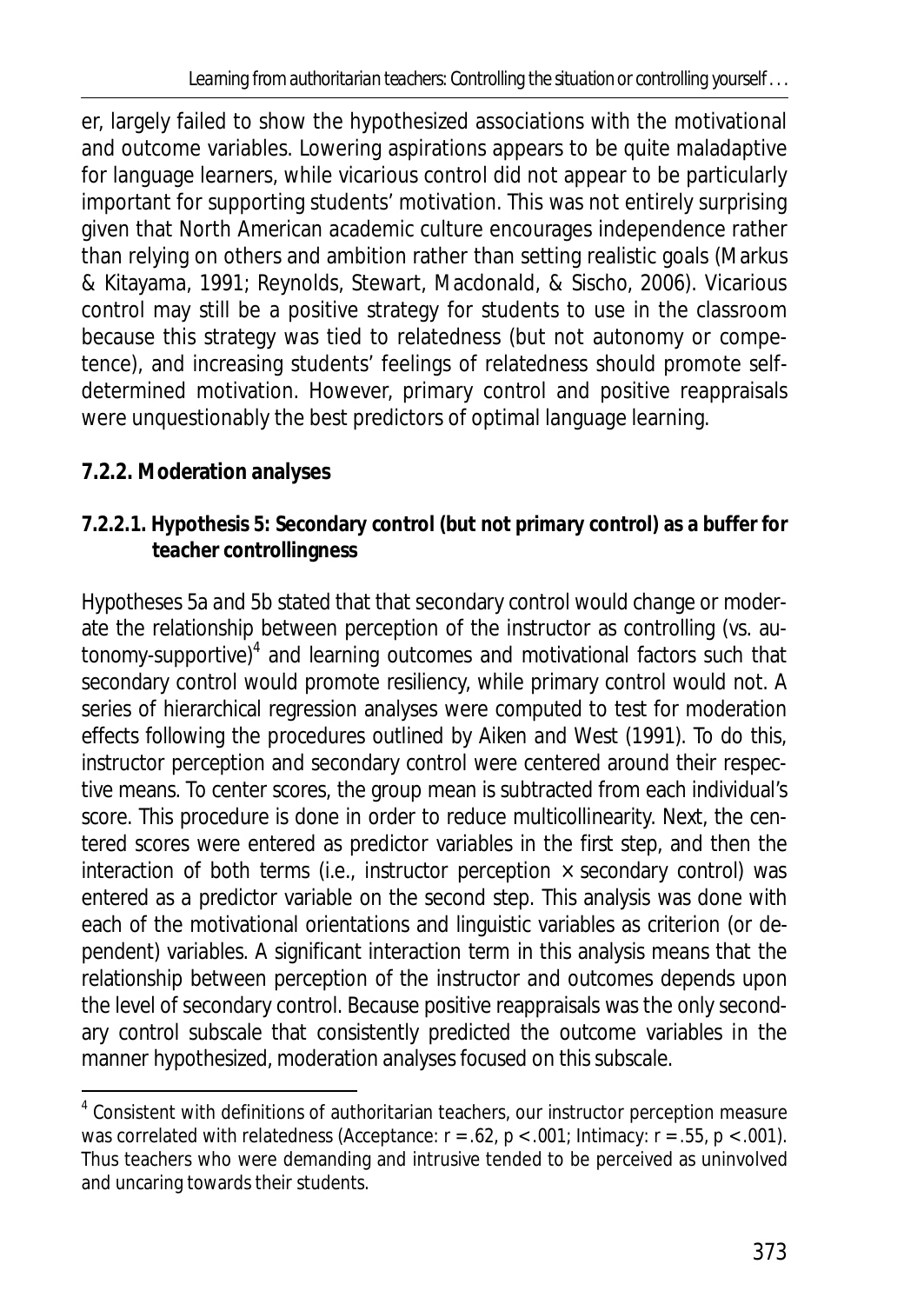## **7.2.2.2. Reappraisals and language class anxiety**

The main effect of positive reappraisals on anxiety was significant  $(R^2 = .11, F(2, ...)$ 96) = 5.83,  $p = .004$ ;  $β = -.25$ ,  $t = -2.09$ ,  $p = .039$ ), as was the interaction (Δ $R^2 = .04$ , ȴ*F* = 3.97, *ɴ* = .19, *t =* 1.99, *p* = .049). The interaction may be accounted for by noting that the relationship between perception of the instructor and anxiety was different for students who tended to positively reappraise and those who did not. Students who reported strong endorsement of secondary control via positive reappraisals reported uniformly moderate anxiety (simple slope:  $\beta$  = .00,  $t$  = .01,  $p$  = .99), while for students low in positive reappraising, anxiety depended on their perception of the instructor. Students reported high anxiety with a controlling instructor, but only moderate anxiety with an autonomy-supportive instructor (simple slope:  $\theta$  = -.32,  $t$  = -2.91,  $p$  = .004). Figure 1 shows the interaction effect of instructor controllingness and positive reappraisals on anxiety, with the solid grey line representing students at least 1 *SD* above the mean on positive reappraisals and the dark dotted line showing students at least 1 *SD* below the sample mean. The y-axis represents increasing levels of language class anxiety.



**Figure 1** Study 2: Interaction of language class anxiety and teaching style by positive reappraisals

## **7.2.2.3. Reappraisals and engagement**

There were significant main effects of both reappraisals and instructor perception on the energy subscale  $(R^2 = .43, F(2, 95) = 36.14, p < .001)$ , so that both use of positive reappraisals and perceiving the instructor as autonomy-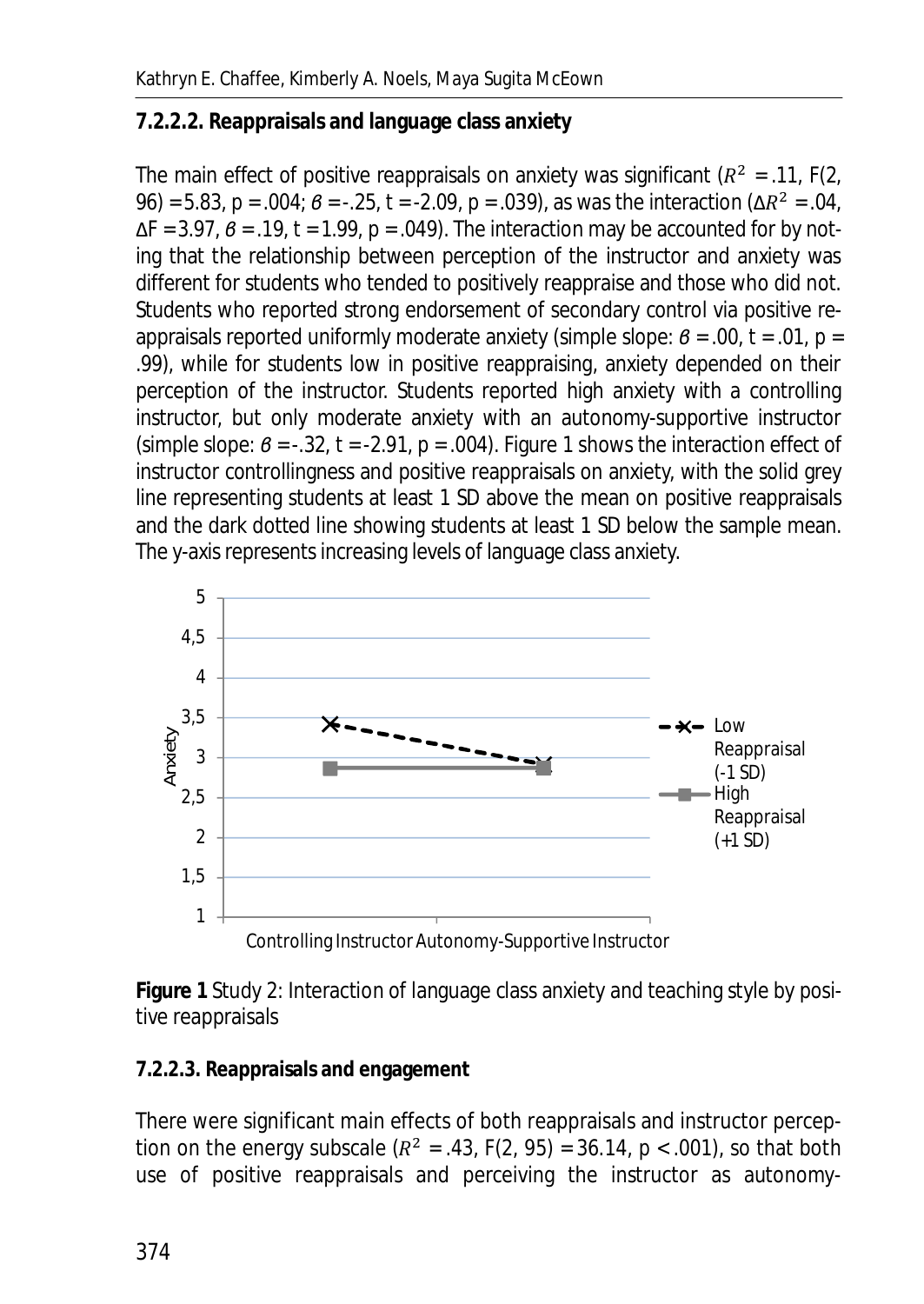supportive predicted higher energy towards language studies (reappraisals, *ɴ* = .67, *t =* 6.99, *p* < .001; instructor, *ɴ* = .20, *t =* 2.60, *p* = .011). Again, these effects were qualified by a significant moderation effect; reappraisals moderated the effect of perception of the instructor on students' self-reported level of energy (Δ $R^2$  = .03, Δ $F$  = 4.54,  $\theta$  = -.23,  $t$  = -2.13,  $\rho$  = .036). Students low in positive reappraisals reported low energy towards their language studies when they saw their language instructor as controlling, but moderate energy when the instructor was autonomy-supportive (Figure 2; simple slope:  $\theta = 0.33$ ,  $t = 0.33$ 3.77 *p* < .001). Students high in positive reappraisals showed a nonsignificant slope and reported energy levels consistently above the midpoint of the scale (Figure 3; simple slope:  $\theta$  = .06,  $t$  = .52  $p$  = .60). A nonsignificant trend in this direction was also observed for dedication ( $R^2$  = .46,  $B$  = .19,  $t$  = 1.99,  $p$  = .053).



**Figure 2** Interaction of energy towards the language class and teaching style by positive reappraisals

**7.2.2.4. Reappraisals and self-determined motivation** 

There was a significant main effect of positive reappraisals such that positive reappraisals predicted higher self-determined motivation (intrinsic motivation:  $R^2$  =  $25, F(2, 96) = 15.57, B = 1.23, t = 5.75, p < .001$ ; identified regulation  $R^2 = .27, F(2, 100)$ 96) = 18.00, *ɴ* = 1.15, *t =* 6.23, *p* < .001). This relation was qualified by significant interaction effects (intrinsic motivation:  $\Delta R^2 = .03$ ,  $\Delta F = 4.22$ ,  $\theta = -.18$ ,  $t = -2.05$   $p =$ .043; identified regulation: Δ $R^2$  = .05, Δ $F$ = 7.14,  $B$  = -.23,  $t$  = -2.67,  $p$  = .009). Students high in positive reappraisals were high in these orientations when they perceived the instructor as not being autonomy supportive, but these students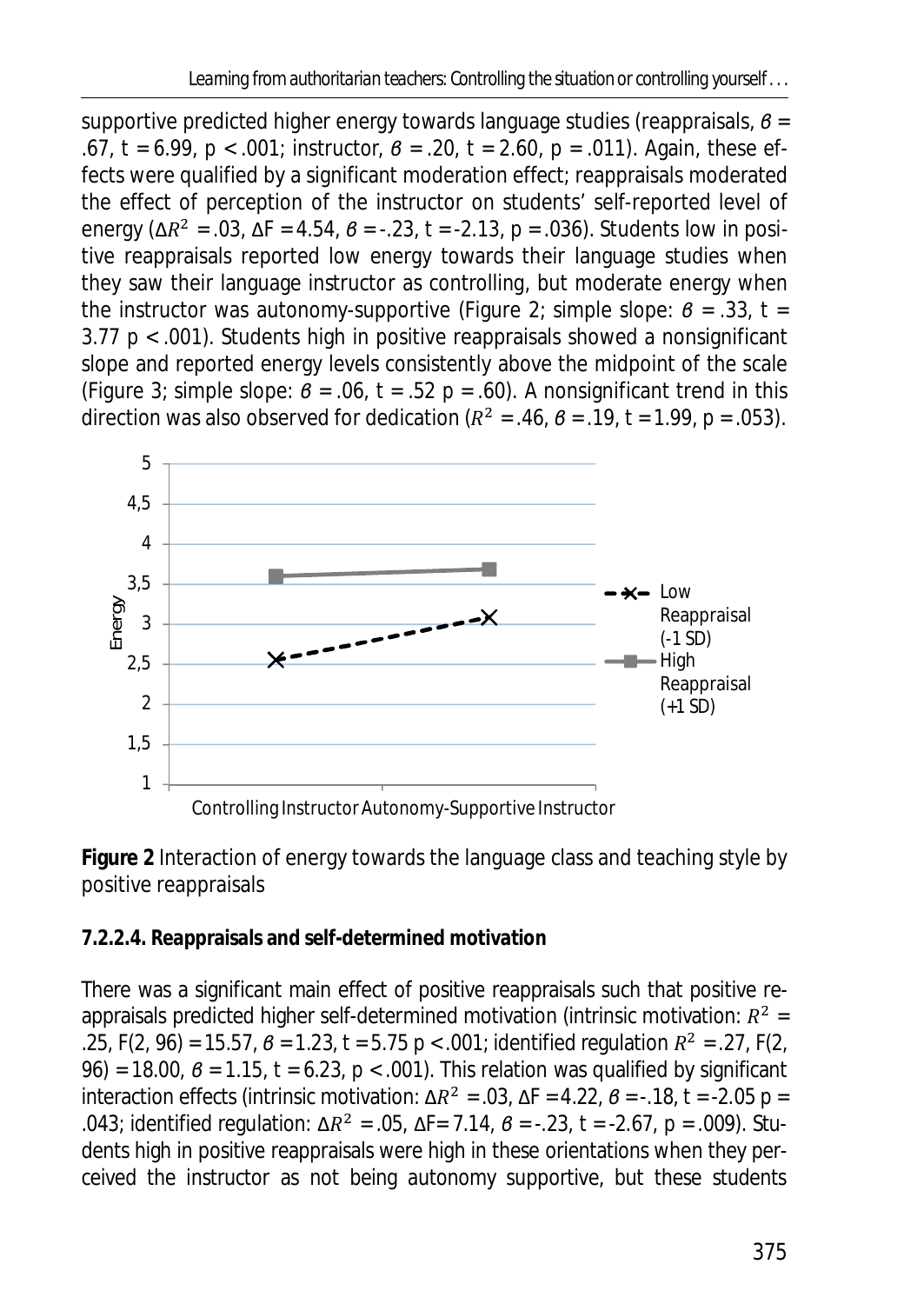showed a negative slope such that they were actually higher in these orientations when the instructor was controlling than when perceived autonomy-support was high (Figure 3; simple slopes: intrinsic motivation,  $\beta$  = -.53,  $t$  = -2.16,  $p$  = .033; identified regulation,  $\beta$  = -.52,  $t$  = -2.49,  $p$  = .015). For students low in positive reappraisals, endorsement of these orientations was uniformly low with a nonsignificant slope (simple slopes: intrinsic motivation,  $\beta$  = .07,  $t$  = .36,  $p$  = .79; identified regulation,  $\beta$  = .15,  $t$  = .88,  $p$  = .38). Figure 4 presents the interaction from another perspective; the more students used positive reappraisals, the greater self-determined motivation they experienced. This relationship was stronger for people who had a controlling teacher (simple slopes: intrinsic motivation,  $\beta$  = 1.61,  $t$  = 5.53,  $p$  < .001; identified regulation,  $\beta$  = 1.58,  $t$  = 6.30,  $p$  < .001) than people with an autonomy-supportive instructor (simple slopes: intrinsic motivation,  $\beta = .84$ ,  $t = 2.99$ ,  $p = .004$ ; identified regulation,  $\beta = .71$ ,  $t = 2.95$ ,  $p = .004$ ). Stated otherwise, reappraisals are particularly effective in supporting selfdetermined motivation when instructors are perceived as authoritarian.



**Figure 3** Study 2: Interaction of intrinsic motivation and teaching style by positive reappraisals

Positive reappraisals moderated the relationship between perceptions of the instructor and self-determined reasons for language learning, but not quite in the way expected. Students who strongly endorsed the use of positive reappraisals received a boost to their intrinsic and identified reasons for language learning when they perceived their instructor to be relatively controlling, but when the instructor was seen as autonomy supportive, these students were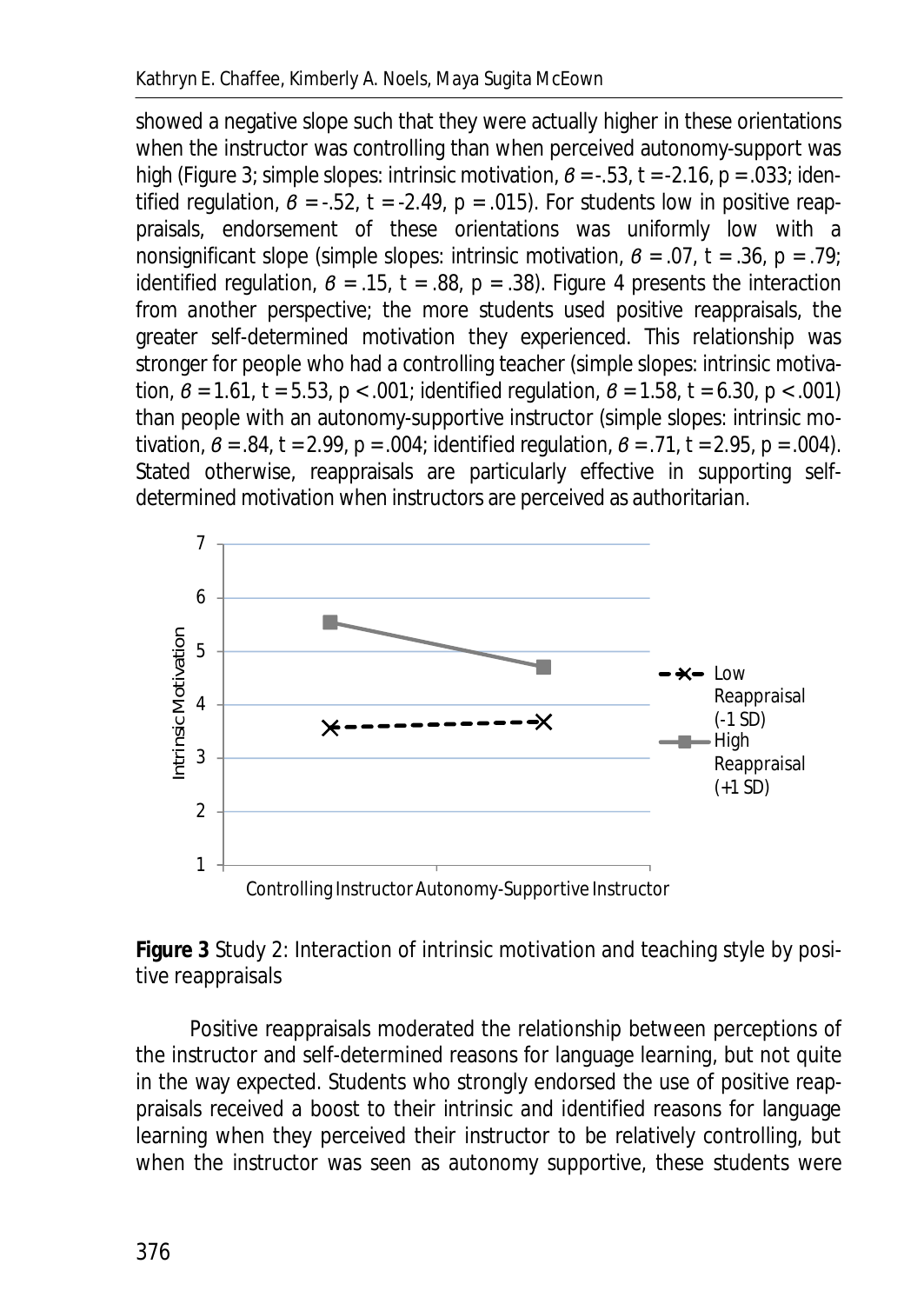actually less motivated than otherwise. One possible explanation for this finding is that these students compensated for a negative impression of the instructor by mentally emphasizing their own personally important reasons for language study. Alternatively, if these students were reappraising their instructor's controlling behaviors, they may have experienced these behaviors as supportive rather than feeling coerced (e.g., Zhou, Lam, & Chan, 2012). Having an autonomy-supportive instructor did not appear to increase the self-determined motivation of students low in positive reappraisal. However, as primary control and positive reappraisals were moderately related, it may be that these students were demotivated by a low overall sense of control and feelings of helplessness.





Reappraisals did not significantly moderate the effect of the instructor on intention to continue studying the TL, absorption in language studies, selfevaluated language competence, comparative language competence, amotivation, or controlled motivational orientations. Except for the controlled orientations, all of these motivational variables and outcomes showed a main effect of reappraisal such that more use of positive reappraisal was associated with better functioning (i.e., lower amotivation and higher everything else). Intention to continue studying the TL showed a similar main effect of perception of the instructor as well. Thus, use of positive reappraisals was especially beneficial for some motivational factors and outcomes when the instructor was controlling, while it positively affected others regardless of the instructor's style.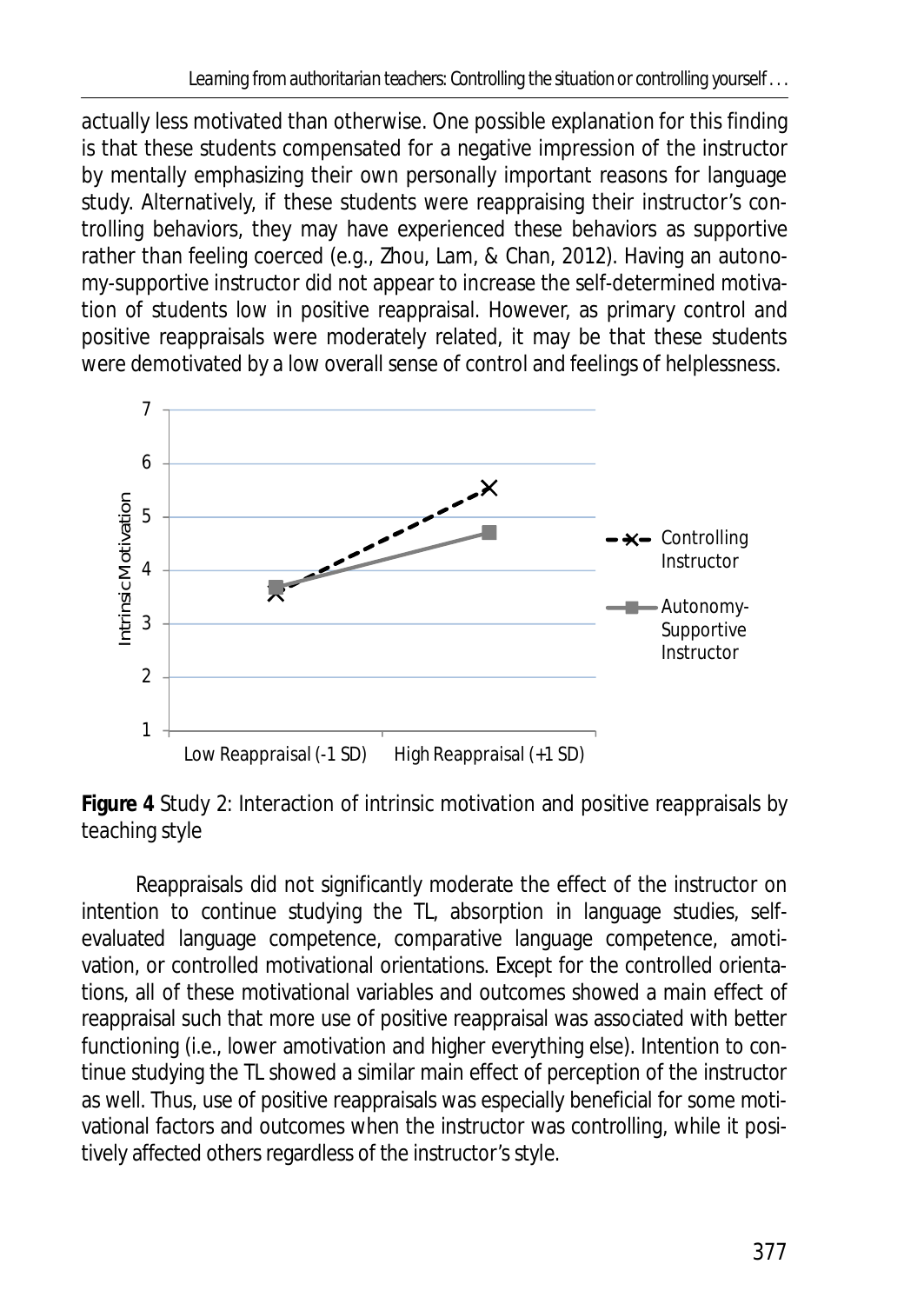Primary control was correlated with positive reappraisal (*r* = .61, *p* < .01), but it did not significantly moderate any relationships between the instructor's style and motivational orientations or learning outcomes. Instead primary control had overall positive effects on all of these variables except introjected and external regulations. Therefore positive reappraisal was distinct from primary control in that it was especially adaptive when students saw their language instructor as controlling. When the instructor was autonomy supportive, students experienced fairly positive outcomes regardless of whether they used positive reappraisals or not, but when the instructor was seen as relatively controlling, students who did not positively reappraise had high language use anxiety and low energy towards their language studies, while high-reappraisers did not experience these negative effects. In other words, being able to positively reappraise seems to be important in allowing students with controlling instructors to achieve self-determined motivation, high energy towards the language class, and low language class anxiety, while when the instructor is autonomysupportive, reappraisals are less helpful in terms of these outcomes.

#### **8. General discussion**

The present studies clarified how secondary control and academic motivation may be related in university language classrooms and established positive reappraisals as a strategy to support language learners' resilience. These data provides evidence that positive reappraisals may be an effective method for helping language students to cope with a controlling instructor. Such resilience is an important process by which students can learn and thrive in a new language and achieve the many benefits it affords.

Study 1 supported the distinctiveness of the primary control and secondary control via positive reappraisal subscales as measures of control strategies that can be used in language learning settings. It also called into question whether vicarious control and especially lowering one's aspirations were control strategies in the same sense as primary control and positive reappraisals. At least as framed by the items used in the present study, our psychometric results suggest that these types of behaviors may not function as secondary control strategies. This interpretation was further supported in Study 2, when these strategies did not relate to the SDT motivational variables as expected. These findings highlight the importance of establishing the psychometric properties of newly developed instruments when examining new constructs in the language learning context. They suggest that researchers who wish to examine secondary control in language learning might best focus on positive reappraisals, and if they are interested in other forms of secondary control, then they should consider alternative concep-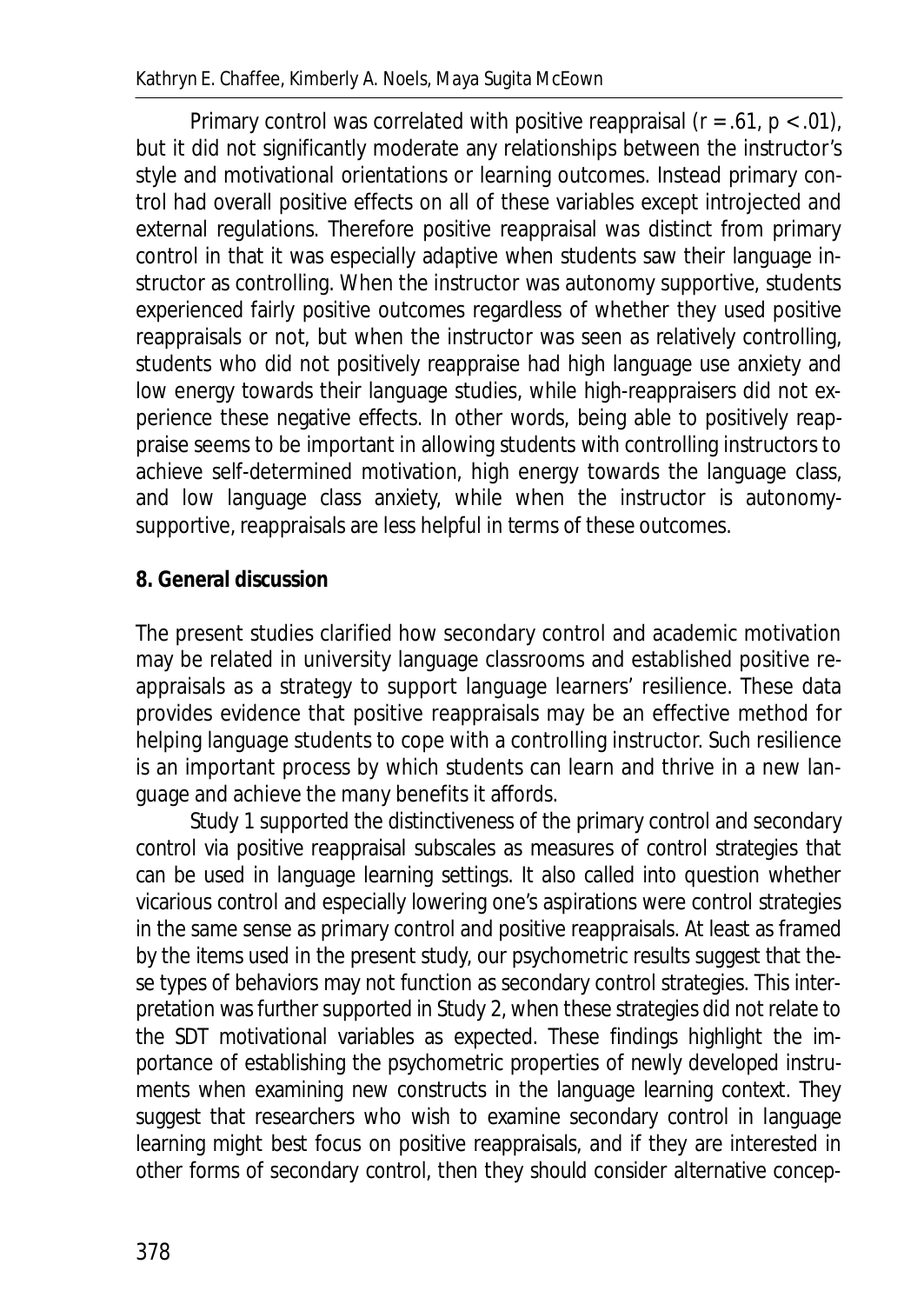tualizations of secondary control and develop alternative instruments to those used in the present study (e.g., reframing vicarious control and/or lowering aspirations as downward social comparisons; see Ryan & Dörnyei, 2013).

The present research also established the role of primary control and positive reappraisals in supporting language learning motivation and outcomes. As predicted, both primary control and positive reappraisals were associated with autonomy and competence, and positive reappraisals were also linked to relatedness. Both primary control and positive reappraisals were related to a selfdetermined motivational profile and positive learning outcomes. It should be noted that these two control strategies tended to be used together. For students, exercising agency in mastering the challenges in their learning environment was important, but exercising control over their own attitudes was at least as, if not more important for achieving positive language learning outcomes, particularly in difficult circumstances. These results highlight the importance of both the learning context and the learner for optimal motivation and learning, as well as how the two interact in predicting optimal language learning.

It may be worthwhile to encourage language learners to adjust their attitudes in the face of language learning difficulties and look at them instead as learning opportunities. The 3-step intervention described by Gregersen, MacIntyre, Hein, Talbot, and Claman (this issue) could be helpful in promoting positive attitudes among both learners and teachers. This intervention involves a series of writing activities designed to scaffold emotional intelligence by first asking participants to identify three good things that have happened to them each day, then later, to savor these positive experiences, and finally to reflect on adverse events and pessimistic cognitions and then brainstorm ways these experiences can be re-examined in a less negative way (i.e., learned optimism). This same intervention, particularly the third step of learned optimism, might also be used to increase positive reappraising because it involves teaching students to reframe adverse events in a more positive, optimistic way. Previous literature on coping suggests a few additional ways positive reappraisals might be fostered in the classroom. Sentence-completion tasks in which people fill in missing letters to finish a positive sentence have been shown to increase positive reappraising (Woud, Holmes, Postma, Dalgleish, & Mackintosh, 2012). As sentence writing is one of the four central skills involved in language learning, word-completion tasks very similar to the ones used by Woud et al. (2011) could potentially be included as part of writing or vocabulary activities in lower-level language classes to encourage students' positive reappraisal. In more advanced classes, journal-writing activities could be used to promote positive reappraisals; students could be instructed to reflect on the things they have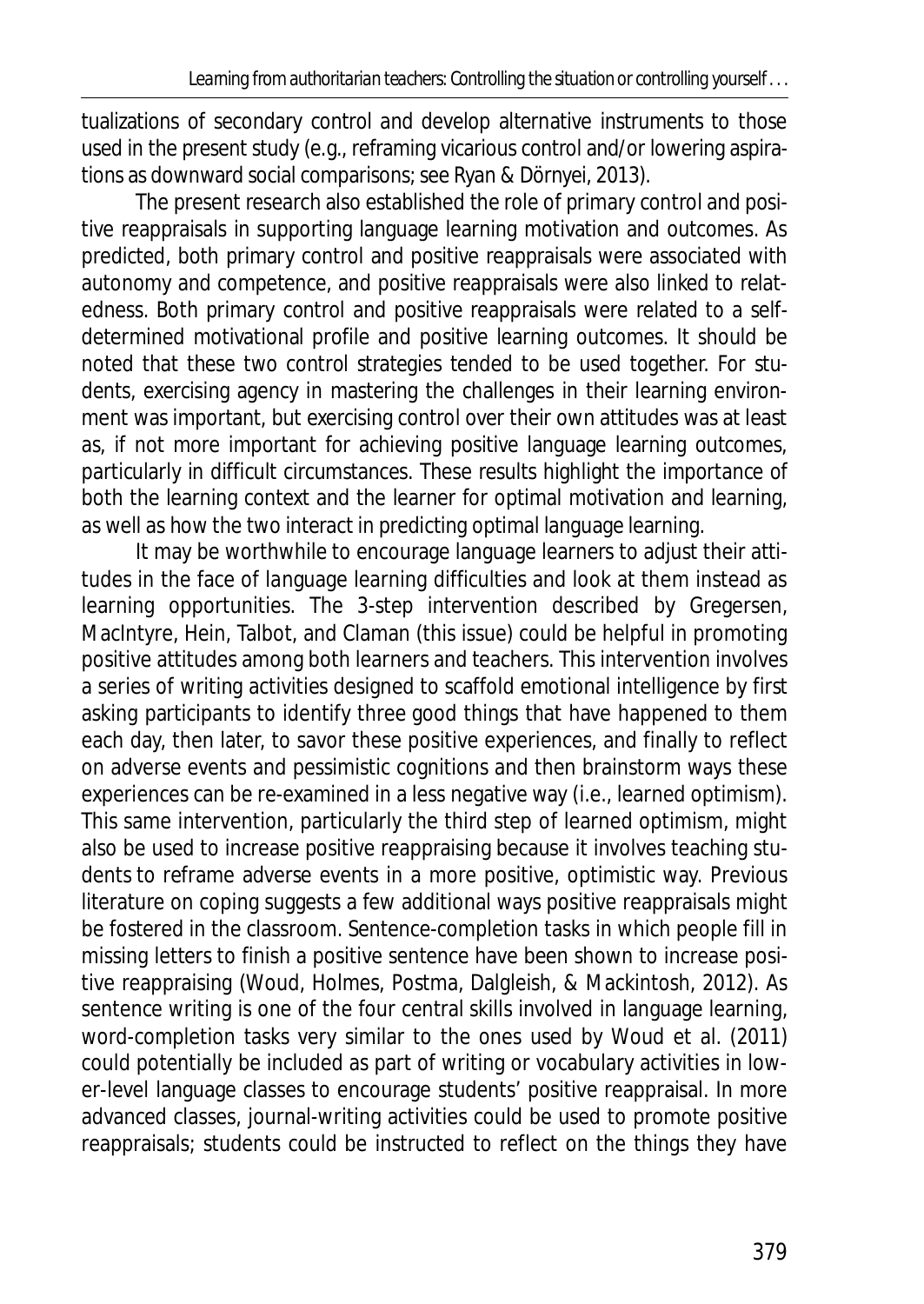learned recently, including anything they have found difficult, but then encouraged to end each journal entry on a positive note.

Supporting students' use of primary control may be a more straightforward route by which teachers can stimulate student motivation. Autonomysupportive teaching strategies such as being open to students' input and tailoring course material to students' interests are likely to encourage students to engage in primary control (see Noels, 2013, for a discussion of autonomysupportive teaching style in the language learning context). Students who feel listened to may be more likely to express their interests and preferences, ask questions, or visit during office hours, and pursuing such strategies should support students' feelings of autonomy and competence.

Responsibility for learning outcomes should not be placed solely on teachers, however. Students who take responsibility for their own language learning and endeavor to both influence their environments and control their attitudes are likely to experience language learning in a way that is both successful and enjoyable. Students who use these strategies are likely to feel autonomous, competent, and intrinsically motivated. Students who manage their attitudes and reactions to language learning setbacks may also cope effectively with adverse learning conditions. Although of course the use of autonomy-supportive teaching strategies should be encouraged, it is heartening to know that even when such strategies are not employed, resilient students may still be able to self-motivate and achieve if they strive to maintain a positive attitude.

## **9. Limitations**

A limitation of our instructor measurement is that the study used students' self-reports to measure teachers' autonomy-supportive and controlling behavior. This research is a first step in looking at how instructional factors and secondary control interact to affect students, but it important to note that because of the nature of our teacher assessment, we can only say how students perceived the instructor's autonomy-support and controllingness, which may or may not be related to how the teacher actually behaved or the teacher's intended instructional style. Past research (e.g., Bernaus & Gardner, 2008) has shown that student perceptions of the teacher are not always strongly related to the teacher's reported style, so it is possible that students' ratings in the present study were influenced by their liking for the teacher. Such tendencies are unlikely to undermine the present results, however, as it is the student's subjective experience of external control that should be the most demotivating. If anything, feeling controlled by a teacher who exhibits objectively controlling behaviors might lead to even stronger relationships than the ones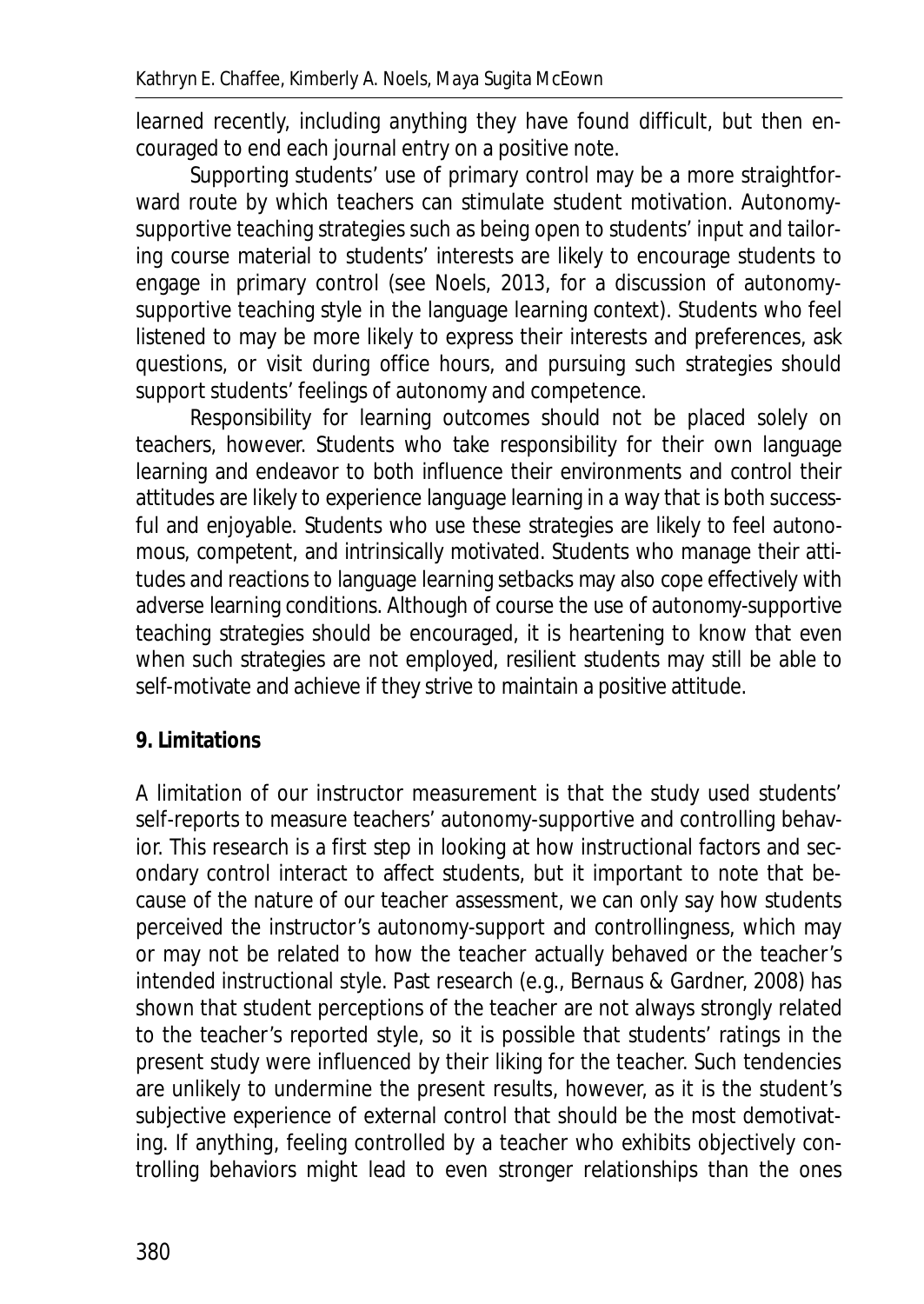found here. Studies measuring teaching style and teacher controllingness using a combination of individual students' perceptions, aggregated student ratings, and observer ratings of teacher controllingness could help to tease apart how secondary control interacts with instructional practices and styles.

Our study results also showed limited variability on the teacher controllingness scale—the low end of students' ratings was near the midpoint of the scale. This is to be expected in a university setting, where students are adults and typically experience a fair amount of autonomy. It is worth noting that the means show that the "controlling" teachers in this sample were moderately autonomysupportive, yet despite this limited variability we were able to find effects with positive reappraisals. Future studies in high school or middle school classroom settings might yield a greater variability of teaching style and allow us to see how students react to teachers who are extremely controlling. We expect these effects could be even stronger than those reported in the present research.

## **10. Conclusion**

The results of the present research have implications for positive psychology because they help us understand how students can come away from even a difficult language class with a love of the language and a thirst to learn more, which has implications for which students eventually become proficient users of the languages they are studying. Both primary and secondary control striving may promote positive language learning experiences, suggesting that students should focus on managing both external realities in their language studies and internal ones. Our results also demonstrate how students' individual characteristics can interact with the learning environment, enabling resilience in the face of negative environmental factors; students can enjoy language learning even in spite of a controlling teacher if they use positive reappraisals. The question of exactly how this strategy can be fostered among language learners remains an open one, but it seems clear that language learners have the power to overcome the difficulties associated with an unsupportive teacher by managing their own attitude through positive reappraisals.

## **Acknowledgements**

Portions of this paper were previously presented in a master's thesis for the University of Alberta, Edmonton, Alberta, Canada (Chaffee, 2013). Funding for this project was provided by a Social Sciences and Humanities Research Council of Canada Standard Research Grant to the second author. The authors would like to thank Liman Li for her statistical guidance, Zoey Zhang for editorial assistance,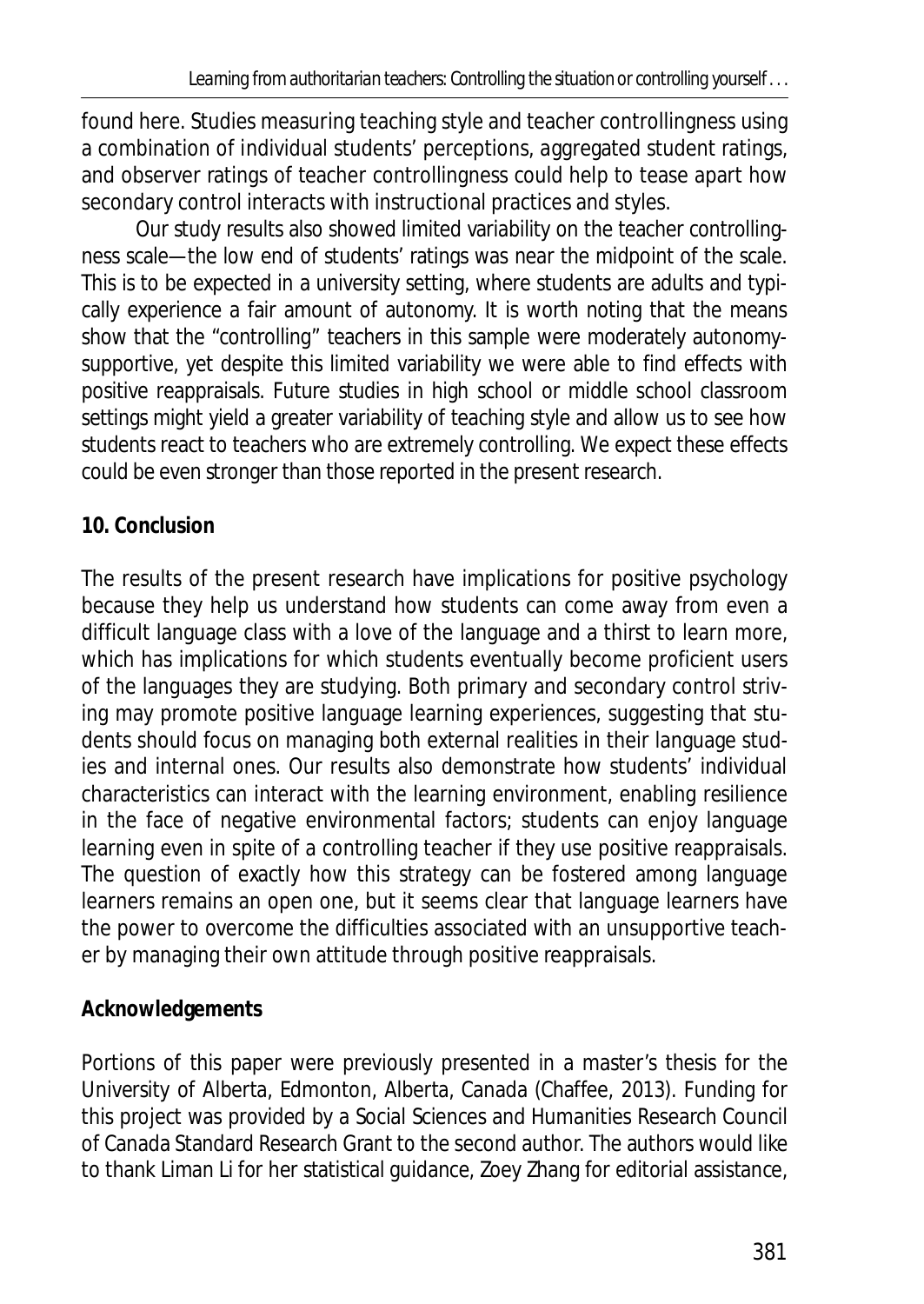and Joy Peng, Katie Fung, Melanie Chow, and Levi Bilton for their research assistance throughout this project. Correspondence regarding this study can be directed to kathryn.chaffee@ualberta.ca or knoels@ualberta.ca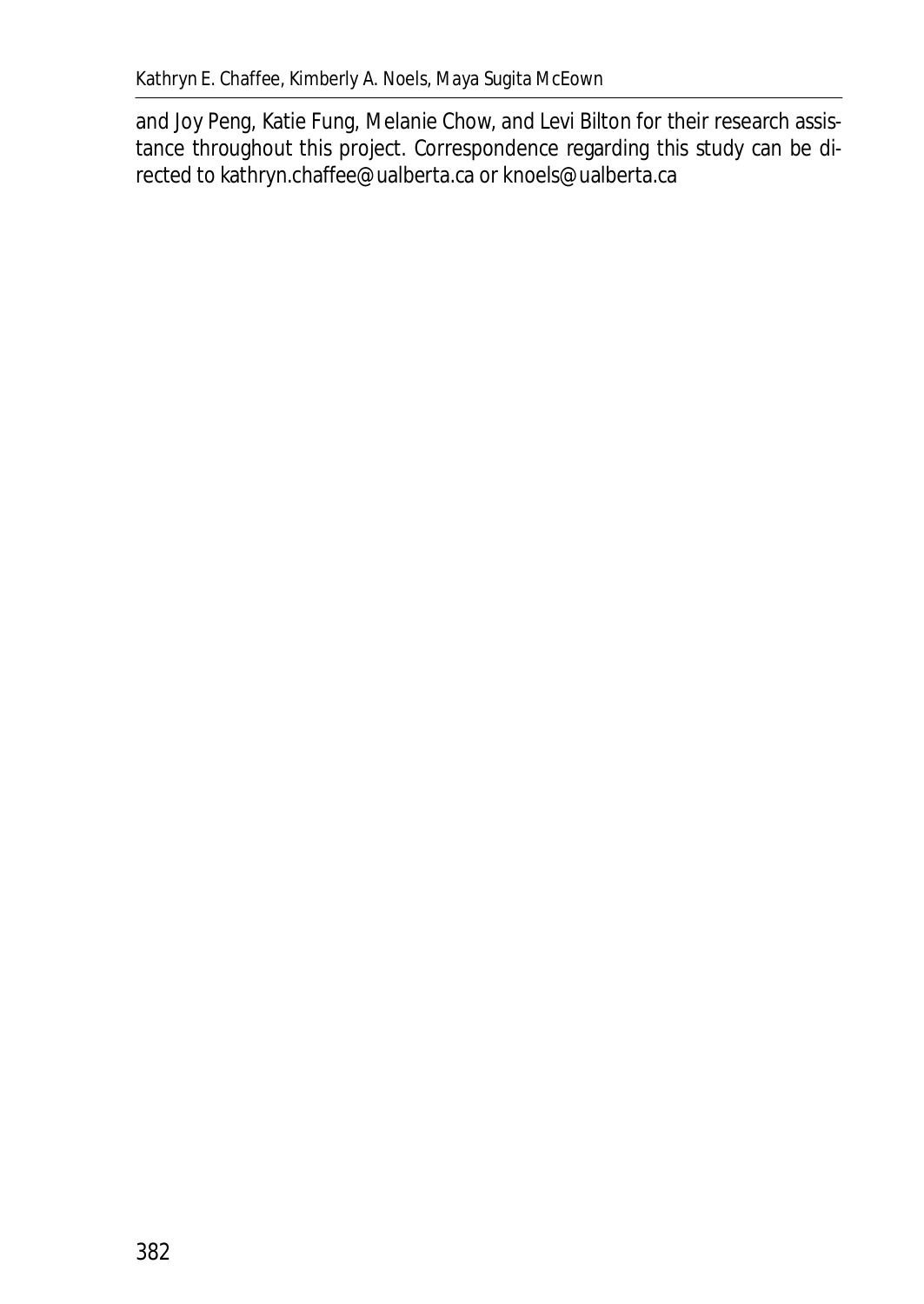References

- Abuhamdeh, S., & Csikszentmihalyi, M. (2009). Intrinsic and extrinsic motivational orientations in the competitive context: an examination of personsituation interactions. *Journal of Personality*, *77*(5), 1615-1635.
- Aiken, L. S., & West, S. G. (1991). *Multiple regression: Testing and interpreting interactions*. Newbury Park: Sage.
- Ashman, O., Shiomura, K., & Levy, B. R. (2006). Influence of culture and age on control beliefs: The missing link of interdependence. *International Journal of Aging & Human Development*, *62*(2), 143-57.
- Assor, A., Kaplan, H., & Roth, G. (2002). Choice is good, but relevance is excellent: Autonomy-enhancing and suppressing teacher behaviours predicting students' engagement in schoolwork. *The British Journal of Educational Psychology, 72(2),* 261+78. Retrieved from http://www.ncbi.nlm.nih.gov/ pubmed/12028612
- Bernaus, M., & Gardner, R. (2008). Teacher motivation strategies, student perceptions, student motivation, and English achievement. *The Modern Language Journal*, *92*(3), 387-401.
- Black, A. E., & Deci, E. L. (2000). The effects of instructors' autonomy support and students' autonomous motivation on learning organic chemistry: A self-determination theory perspective. *Science Education, 84*(6), 740- 756. doi:10.1002/1098-237X(200011)84:6<740::AID-SCE4>3.0.CO;2-3
- Boiché, J., & Stephan, Y. (2013). Motivational profiles and achievement: A prospective study testing potential mediators. *Motivation and Emotion*, *38*(1), 79-92. doi:10.1007/s11031-013-9361-6
- Cappella, E., & Weinstein, R. (2001). Turning around reading achievement: Predictors of high school students' academic resilience. *Journal of Educational Psychology*, *93*(4), 758-771.
- Cerasoli, C. P., Nicklin, J. M., & Ford, M. T. (2014). Intrinsic motivation and extrinsic incentives jointly predict performance: A 40-year meta-analysis. *Psychological Bulletin,140*, 980-1008. doi:10.1037/a0035661
- Chaffee, K. E. (2013). *Accommodating to the learning environment: Secondary control, academic motivation, and language learning outcomes in two cultures* (Master's thesis). University of Alberta, Edmonton, Canada. Retrieved from http://hdl.handle.net/10402/era.32936
- Chirkov, V. I., & Ryan, R. M. (2001). Parent and teacher autonomy-support in Russian and U.S. adolescents: Common effects on well-being and academic motivation. *Journal of Cross-Cultural Psychology*, *32*(5), 618-635. doi:10.1177/0022022101032005006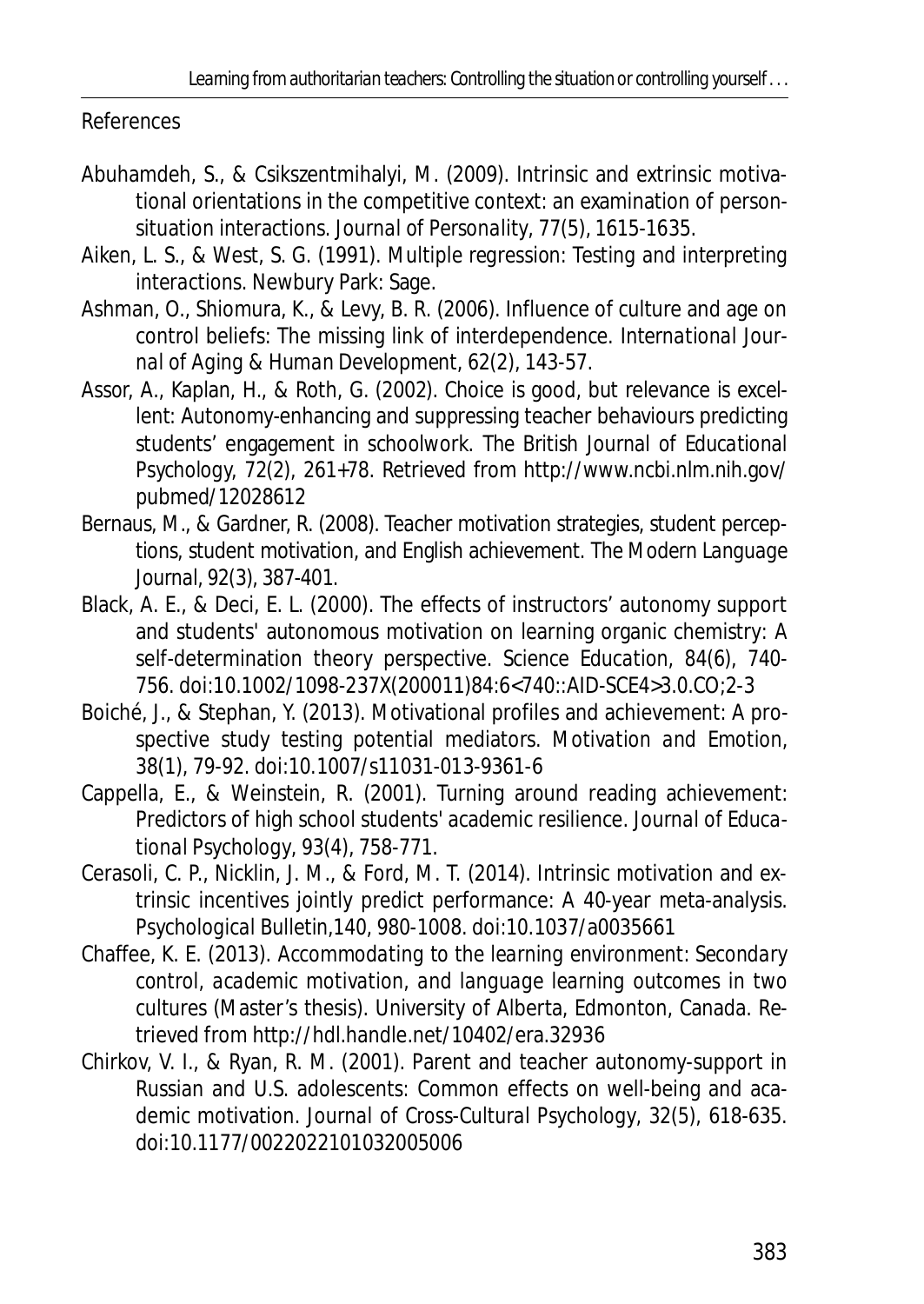- Chirkov, V. I., Sheldon, K. M., & Ryan, R. M. (2011). The struggle for happiness and autonomy in cultural and personal contexts: An overview. In V. I. Chirkov, R. M. Ryan, & K. M. Sheldon (Eds.), *Human autonomy in cultural contexts: Perspectives on the psychology of agency, freedom, and wellbeing* (pp. 1-30). Dordrecht: Springer.
- Clément, R., & Baker, S. C. (2001). *Measuring social aspects L2 acquisition and use: Scale characteristics and administration* (Technical report). University of Ottawa, Canada.
- Comanaru, R., & Noels, K.A. (2009). Self-determination, motivation, and the learning of Chinese as a heritage language. *Canadian Modern Language Review, 66,* 131-158.
- Csikszentmihalyi, M. (1997). *Finding flow: The psychology of engagement with everyday life* (pp. 1-34). New York: Perseus.
- Deci, E. L., & Ryan, R. M. (1985*). Intrinsic motivation and self-determination in human behavior.* New York: Plenum.
- Deci, E. L., & Ryan, R. M. (2000). The "what" and "why" of goal pursuits: Human needs and the self-determination of behavior. *Psychological Inquiry, 11*, 227-268.
- Deci, E. L., & Vansteenkiste, M. (2004). Self-determination theory and basic need satisfaction: Understanding human development in positive psychology. *Ricerche di Psichologia*, *27*, 17-34.
- Deci, E. L., Eghrari, H., Patrick, B. C., & Leone, D. R. (1994). Facilitating internalization: The self-determination theory perspective. *Journal of Personality, 62,* 119-142.
- Deci, E. L., Koestner, R., & Ryan, R. M.(1999). A meta-analytic review of experiments examining the effects of extrinsic rewards on intrinsic motivation. *Psychological Bulletin, 125,* 627-668.
- Gardner, R. C. (2010). *Motivation and second language acquisition: The socioeducational model*. New York: Peter Lang.
- Gorsuch, R. L. (1983). *Factor analysis* (2nd ed.). Hillsdale, NJ: Erlbaum.
- Hall, N. C., Perry, R. P., Ruthig, J. C., Hladkyj, S., & Chipperfield, J. G. (2006). Primary and secondary control in achievement settings: A longitudinal field study of academic motivation, emotions, and performance. *Journal of Applied Social Psychology, 36*, 1430-1470.
- Iyengar, S. S., & Lepper, M. R. (2002). Choice and its consequences: on the costs and benefits of self-determination. In A. Tesser (Ed.), *Self and motivation: Emerging psychological perspectives* (pp. 71-96). Washington, DC: American Psychological Association.
- Jang, H., Reeve, J., Ryan, R. M., & Kim, A. (2009). Can self-determination theory explain what underlies the productive, satisfying learning experiences of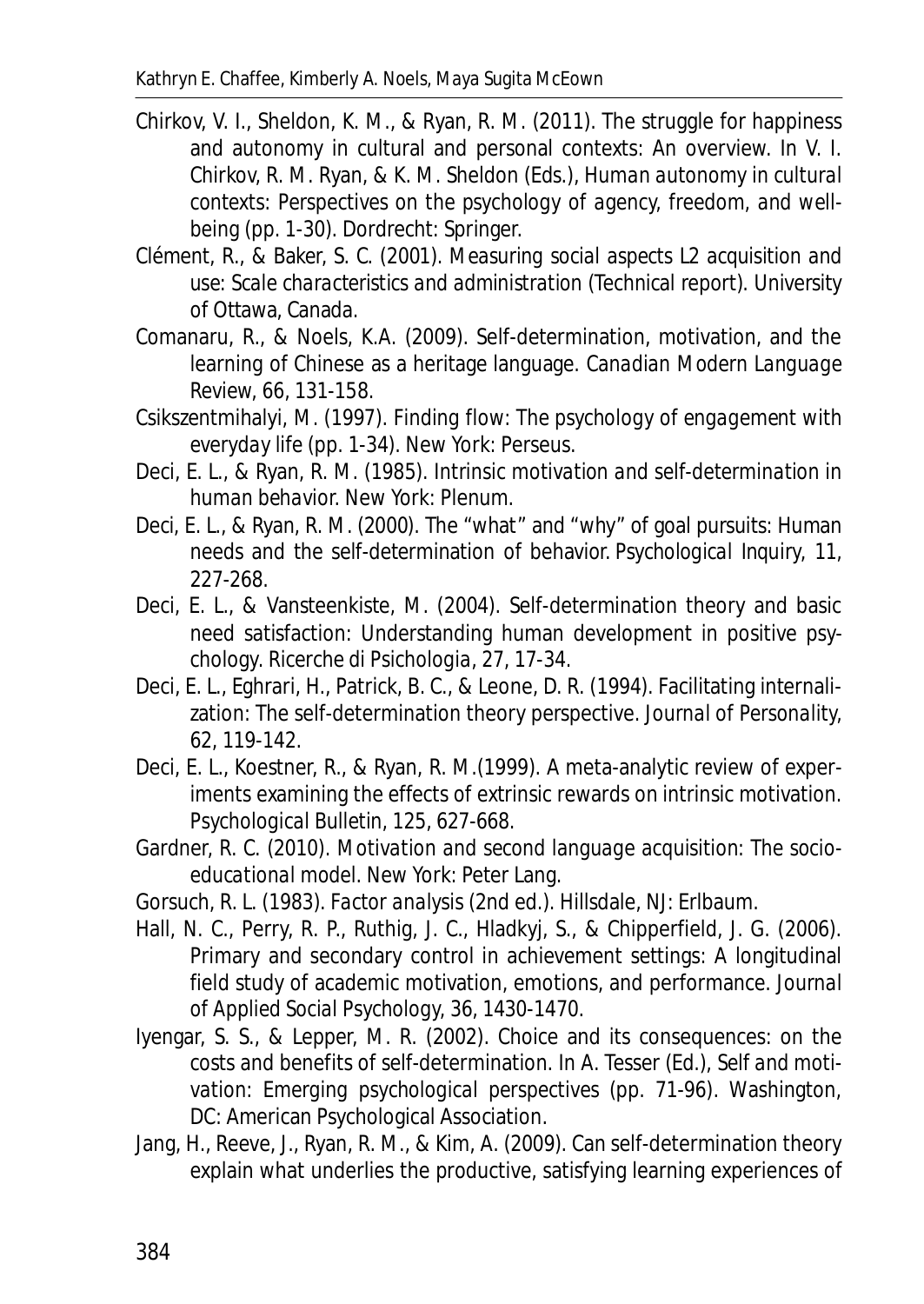collectivistically oriented Korean students? *Journal of Educational Psychology*, *101*(3), 644-661. doi:10.1037/a0014241

- Kasser, T., Davey, J., & Ryan, R. M. (1992). Motivation, dependability, and employee-supervisor discrepancies in psychiatric vocational rehabilitation settings. *Rehabilitation Psychology, 37,* 175-187.
- Kondo-Brown, K. (2005). Differences in language skills: Heritage language learner subgroups and foreign language learners. *The Modern Language Journal*, *89*(4), 563-581.
- Lepper, M. R., Corpus, J. H., & Iyengar, S. S. (2005). Intrinsic and extrinsic motivational orientations in the classroom: Age differences and academic correlates. *Journal of Educational Psychology*, *97*(2), 184-196
- MacIntyre, P. D., Noels, K. A., & Clément, R. (1997). Biases in self-ratings of second language proficiency: The role of anxiety. *Language Learning*, *47*, 265-287.
- Markus, H. R., & Kitayama, S. (1991). Culture and the self: Implications for cognition, emotion, and motivation. *Psychological Review*, *98*(2), 224-253. doi:10.1037//0033-295X.98.2.224
- Martin, A. J., & Marsh, H. (2006). Academic resilience and its psychological and educational correlates: A construct validity approach*. Psychology in the Schools*, *43*(3), 267-281.
- Masgoret, A.-M., & Gardner, R. C. (2003). Attitudes, motivation, and second language learning: A meta-analysis of studies conducted by Gardner and associates. *Language Learning, 53*, 123-163.
- Morling, B., & Evered, S. (2006). Secondary control reviewed and defined. *Psychological Bulletin*, *132*(2), 269-96.
- Morling, B., Kitayama, S., & Miyamoto, Y. (2002). Cultural practices emphasize influence in the United States and adjustment in Japan. *Personality and Social Psychology Bulletin*, *28*(3), 311-323.
- Noels, K. A. (2001). New orientations in language learning motivation: Towards a model of intrinsic, extrinsic, and integrative orientations and motivation. In Z. Dörnyei & R. Schmidt (Eds.), *Motivation and second language acquisition* (pp. 43-68). Honolulu: University of Hawai'i Press.
- Noels, K. A. (2005). Orientations to learning German: Heritage background and motivational processes. *Canadian Modern Language Review, 62*, 285-312.
- Noels, K. A. (2009). Identity and the internalization of language learning into the self-concept. In Z. Dörnyei & E. Ushioda (Eds.), *Motivation, language identity and the L2 self* (pp. 295-313). Clevedon: Multilingual Matters.
- Noels, K. A. (2013). Learning Japanese; learning English: Promoting motivation through autonomy, competence and relatedness. In M. Apple, D. Da Silva, & T. Fellner (Eds.), *Foreign language motivation in Japan* (pp. 15-34). Bristol: Multilingual Matters.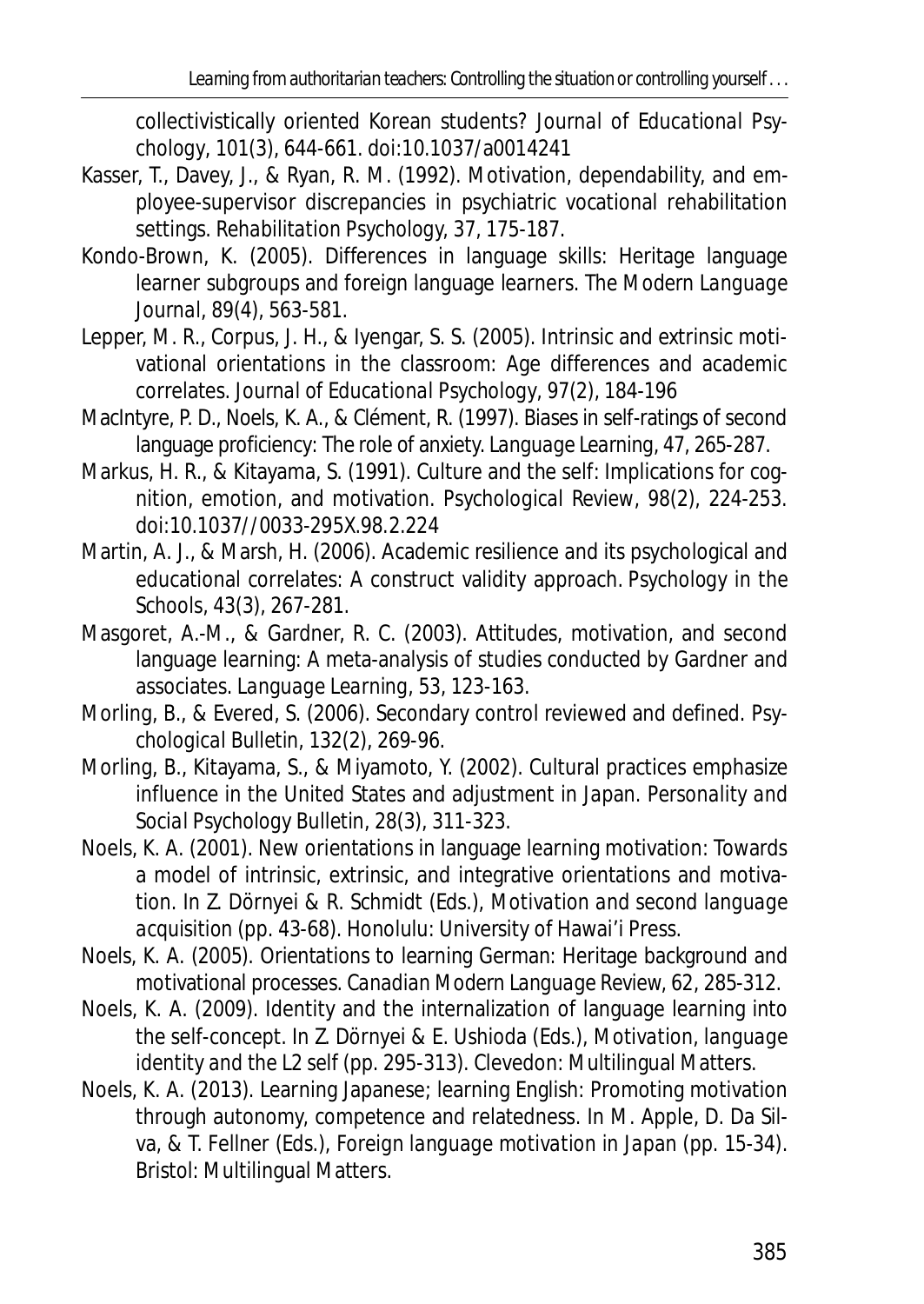- Noels, K. A., Pelletier, L. G., Clément, R., & Vallerand, R. L. (2000). Why are you learning a second language? Motivational orientations and self-determination theory. *Language Learning, 50*, 57-85.
- Noels, K. A., Clément, R. and Pelletier, L. G. (1999). Perceptions of teachers' communicative style and students' intrinsic and extrinsic motivation. *The Modern Language Journal, 83*, 23-34.
- Perry, R., Hall, N., & Ruthig, J. (2005). Perceived (academic) control and scholastic attainment in higher education. In J. C. Smart (Ed.), *Higher education: Handbook of theory and research. Vol. 20* (pp. 363-436). Retrieved from http://www.springerlink.com/index/J074468V70262326.pdf
- Peterson, C., & Seligman, M. E. P. (2004). *Character strengths and virtues: A handbook and classification*. New York: Oxford University Press.
- Reynolds, J., Stewart, M., Macdonald, R., & Sischo, L. (2006). Have adolescents become too ambitious? High school seniors' educational and occupational plans, 1976 to 2000. *Social Problems*, *53*(2), 186-206. doi:10.1525/sp.2006.53.2.186
- Richer, S. F., & Vallerand, R. J. (1998). Construction et validation de l'Échelle du sentiment d'appartenance sociale. [Construction and validation of the feelings of social belongingness scale]. *Revue Européenne de Psychologie Appliquée [European Review of Applied Psychology], 48*, 129-137.
- Rothbaum, F., Weisz, J. R., & Snyder, S. S. (1982). Changing the world and changing the self: A two-process model of perceived control. *Journal of Personality and Social Psychology*, *42*(1), 5-37.
- Rotter, J. B. (1966). Generalized expectancies for internal versus external control of reinforcement. *Psychological Monographs*, *80*, 1-28.
- Ryan, R. M., & Deci, E. L. (2000). Self-determination theory and the facilitation of intrinsic motivation, social development, and well-being. *American Psychologist*, *55*, 68-78.
- Ryan, R. M., & Deci, E. L. (2011). A self-determination theory perspective on social, institutional, cultural, and economic supports for autonomy and their importance for well-being. In R. M. Ryan, V. I. Chirkov, & K. M. Sheldon (Eds.), *Human autonomy in cultural contexts: Perspectives on the psychology of agency, freedom, and well-being* (pp. 45-64). Dordrecht: Springer. doi:10.1007/978-90-481-9667-8
- Ryan, S., & Dörnyei, Z. (2013). The long-term evolution of language motivation and the L2 self. In A. Berndt (Ed.), *Fremdsprachen in der Perspektive lebenslangen Lernens* [Foreign languages from the perspective of lifelong learning] (pp. 89-100). Frankfurt: Peter Lang. Retrieved from http://www.zoltandornyei.co.uk/uploads/2013-ryan-dornyei-lang.pdf